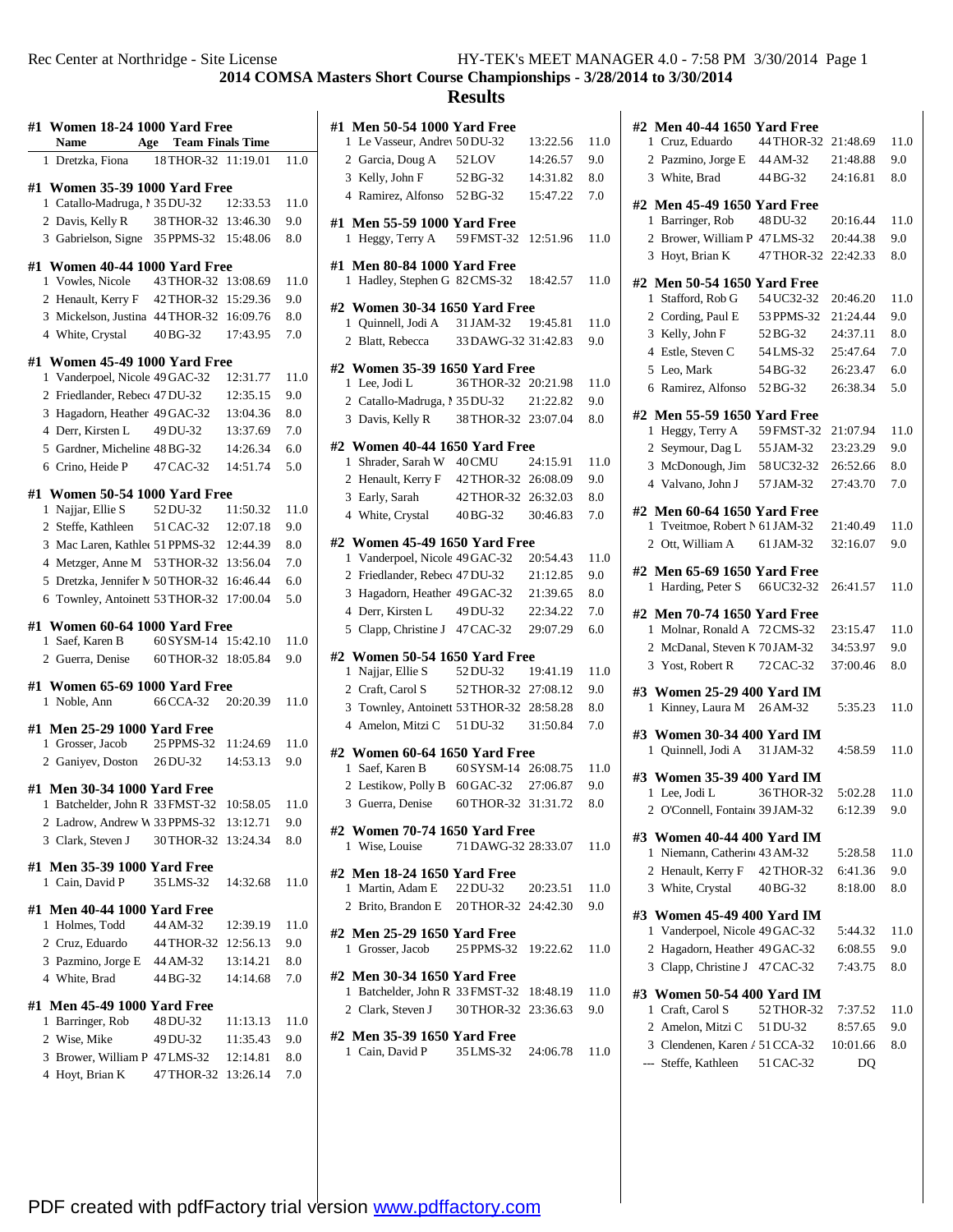### **Results**

| #4 Men 18-24 400 Yard IM                     |            |                       |      |
|----------------------------------------------|------------|-----------------------|------|
| 1 Martin, Adam E 22 DU-32                    |            | 4:47.55               | 11.0 |
| 2 Brito, Brandon E 20THOR-32                 |            | 6:12.48               | 9.0  |
| #4 Men 25-29 400 Yard IM                     |            |                       |      |
| 1 Grosser, Jacob                             | 25 PPMS-32 | 4:42.42               | 11.0 |
| 2 Smith, David J 26SOD                       |            | 4:53.46               | 9.0  |
| 3 Ganiyev, Doston 26 DU-32                   |            | 6:28.92               | 8.0  |
| --- Gallagher, Chris                         | 26BAM-32   | <b>DNF</b>            |      |
| #4 Men 30-34 400 Yard IM                     |            |                       |      |
| 1 Batchelder, John R 33 FMST-32 4:50.46      |            |                       | 11.0 |
| 2 Clark, Steven J                            | 30 THOR-32 | 5:52.91               | 9.0  |
|                                              |            |                       |      |
| #4 Men 35-39 400 Yard IM                     |            |                       |      |
| 1 Hatch, Eric                                | 39 DU-32   | 5:23.57               | 11.0 |
| #4 Men 40-44 400 Yard IM                     |            |                       |      |
| 1 Holmes, Todd                               | 44 AM-32   | 5:15.22               | 11.0 |
| 2 Cruz, Eduardo 44 THOR-32                   |            | 5:20.65               | 9.0  |
| 3 Pazmino, Jorge E 44 AM-32                  |            | 5:30.79               | 8.0  |
| 4 White, Brad                                | 44 BG-32   | 5:59.34               | 7.0  |
|                                              |            |                       |      |
| #4 Men 45-49 400 Yard IM                     |            |                       |      |
| 1 Lawrence, Dietrich 48 JAM-32               |            | 5:06.86               | 11.0 |
| 2 Heath, Steve                               | 49 CMS-32  | 5:35.84               | 9.0  |
| 3 Brower, William P 47 LMS-32                |            | 6:03.42               | 8.0  |
| #4 Men 50-54 400 Yard IM                     |            |                       |      |
| 1 Leo, Mark                                  | 54 BG-32   | 6:14.38               | 11.0 |
| 2 Kelly, John F                              | 52 BG-32   | 6:46.83               | 9.0  |
| 3 Garcia, Doug A 52LOV                       |            | 7:05.36               | 8.0  |
| 4 Estle, Steven C                            | 54 LMS-32  | 7:09.91               | 7.0  |
|                                              |            |                       |      |
| #4 Men 55-59 400 Yard IM<br>1 Louie, Jamie   |            | 57 CSST-32 5:20.95    | 11.0 |
|                                              |            |                       |      |
| 2 Heggy, Terry A 59 FMST-32                  |            | 5:56.21               | 9.0  |
| --- McDonough, Jim 58 UC32-32 X7:59.91       |            |                       |      |
| #4 Men 60-64 400 Yard IM                     |            |                       |      |
| 1 Hughes, John S                             | 60 CMS-32  | 5:28.31               | 11.0 |
| --- McElhinney, Tom 1 60 BG-32               |            | DO                    |      |
|                                              |            |                       |      |
| #4 Men 65-69 400 Yard IM<br>Harding, Peter S | 66 UC32-32 | 6:51.39               | 11.0 |
| 1                                            |            |                       |      |
| #4 Men 70-74 400 Yard IM                     |            |                       |      |
| 1 Molnar, Ronald A 72 CMS-32                 |            | 6:16.54               | 11.0 |
| #5 Women 18+200 Yard Free Relay              |            |                       |      |
| THOR-32<br>1                                 | A          | 1:51.74               | 22.0 |
| Dretzka, Fiona W18                           |            | Lee, Jodi L W36       |      |
| Vowles, Nicole W43                           |            | Metzger, Anne M W53   |      |
|                                              |            |                       |      |
| #5 Women 25+ 200 Yard Free Relay             |            |                       |      |
| <b>BG-32</b><br>1                            | А          | 2:13.46               | 22.0 |
| Gardner, Micheline W48 Engle, Beth W36       |            |                       |      |
| Kroeger-Weeks, Kim L V Willey, Briana D W30  |            |                       |      |
| 2 GAC-32                                     | А          | 2:19.12               | 18.0 |
| Golding, Sandy F W50                         |            | Lestikow, Polly B W60 |      |
| Kerr, Ann W57                                |            | Abell, Amanda W32     |      |
|                                              |            |                       |      |
|                                              |            |                       |      |

| #5 Women 35+ 200 Yard Free Relay                 |                                               |
|--------------------------------------------------|-----------------------------------------------|
| 1 THOR-32<br>A                                   | 2:13.03<br>22.0                               |
| Early, Sarah W42                                 | Henault, Kerry F W42                          |
| Mickelson, Justina P W4 Broncucia, Stacy L W45   |                                               |
| #5 Women 45+ 200 Yard Free Relay                 |                                               |
| 1 CAC-32<br>А                                    | 1:52.47<br>22.0                               |
| Thilker, Lisa A W48                              | Campbell, Ellen A W50                         |
| Steffe, Kathleen W51                             | Garnier, Kathy L W53                          |
| 2 GAC-32<br>A                                    | 1:57.55<br>18.0                               |
| Hagadorn, Heather W49                            | Oerman, Voni M W53                            |
| Vanderpoel, Nicole L W4                          | Nowak, Elizabeth A W50                        |
| THOR-32<br>3<br>A                                | 2:29.46 16.0                                  |
| Dretzka, Jennifer M W50                          | Craft, Carol S W52                            |
| Townley, Antoinette W5.                          | Guerra, Denise W60                            |
| #6 Men 18+ 200 Yard Free Relay                   |                                               |
| 1 DU-32                                          | 1:31.23<br>22.0                               |
| Martin, Adam E M22                               | Ganiyev, Doston M26                           |
| Taylor, Dylan M26                                | Eisenhuth, Matthew S M                        |
| THOR-32<br>2<br>A                                | 1:43.90<br>18.0                               |
| Wiles, Tyler A M22                               | Hoyt, Gunnar K M19                            |
| Brito, Brandon E M20                             | Clark, Steven J M30                           |
| 3<br><b>BAM-32</b><br>A                          | 1:45.86<br>16.0                               |
| Waterbury, Stuart S M60                          | Haan, Brian E M57                             |
| Pins, Michael T M48                              | Gallagher, Chris M26                          |
|                                                  |                                               |
| #6 Men 25+ 200 Yard Free Relay<br>1 PPMS-32<br>А | 1:31.11<br>22.0                               |
| Ladrow, Andrew W M33                             | Colvert, Brian M30                            |
| Elser, Bryce A M28                               | Trinidad, Reuben D M34                        |
| 2 DU-32<br>A                                     | 1:57.63<br>18.0                               |
| Hatch, Eric M39                                  | Hultin, Walter B M70                          |
| Vaughan, James M M67                             | Jordan, Tye R M34                             |
|                                                  |                                               |
| #6 Men 35+ 200 Yard Free Relay                   |                                               |
| 1 THOR-32<br>A                                   | 1:41.61<br>22.0                               |
| Fuller, Ed M55                                   | Hoyt, Brian K M47                             |
| Cruz, Eduardo M44                                | Foster, Jared M38<br>1:47.84                  |
| 2 LMS-32<br>А                                    | 18.0                                          |
| Coveney, Christopher M                           | Estle, Steven C M54                           |
| Brower, William P M47                            | Cain, David P M35                             |
| 3 BG-32<br>A                                     | 2:13.35<br>16.0                               |
| White, Brad M44                                  | Kelly, John F M52                             |
| Cattles, Steve M54                               | Huggins, David A M54                          |
| #6 Men 45+ 200 Yard Free Relay                   |                                               |
| 1 DU-32<br>А                                     | 1:41.77<br>22.0                               |
| Le Vasseur, Andrew P M Barrand, Mark M61         |                                               |
| Barringer, Rob M48                               | Wise, Mike M49                                |
| <b>BG-32</b><br>2<br>А                           | 1:54.07<br>18.0                               |
| Hess, Richard M59                                | Ramirez, Alfonso M52                          |
| Leo, Mark M54                                    | McElhinney, Tom B M6                          |
| JAM-32<br>3.<br>Α                                | 1:56.10<br>16.0                               |
| Ott, William A M61                               | Seymour, Dag L M55                            |
|                                                  | Tveitmoe, Robert N M61 Lawrence, Dietrich W M |
| #7 Women 18-24 100 Yard Back                     |                                               |

1 Dretzka, Fiona 18THOR-32 1:01.41 11.0 2 Fisher, Emily 24UC34-34 1:19.88 9.0

| #7 Women 30-34 100 Yard Back                                  |                      |                    |            |
|---------------------------------------------------------------|----------------------|--------------------|------------|
| 1 Hilton, Jenette                                             | 33 JAM-32            | 1:15.10            | 11.0       |
|                                                               |                      |                    |            |
| #7 Women 35-39 100 Yard Back<br>1 Catallo-Madruga, 1 35 DU-32 |                      | 1:15.58            | 11.0       |
| 2 O'Connell, Fontain 39 JAM-32                                |                      | 1:24.14            | 9.0        |
| 3 Gabrielson, Signe 35 PPMS-32                                |                      | 1:33.32            | 8.0        |
|                                                               |                      |                    |            |
| #7 Women 40-44 100 Yard Back                                  |                      |                    |            |
| 1 Vowles, Nicole                                              | 43 THOR-32           | 1:19.57            | 11.0       |
| 2 Henault, Kerry F 42 THOR-32                                 |                      | 1:26.60            | 9.0        |
| 3 Early, Sarah                                                | 42 THOR-32           | 1:29.33            | 8.0        |
| 4 Kroeger-Weeks, Ki 44 BG-32                                  |                      | 1:30.53            | 7.0        |
| #7 Women 45-49 100 Yard Back                                  |                      |                    |            |
| 1 Crino, Heide P                                              | 47 CAC-32            | 1:11.48            | 11.0       |
| 2 Vanderpoel, Nicole 49 GAC-32                                |                      | 1:17.40            | 9.0        |
| 3 Hagadorn, Heather 49 GAC-32                                 |                      | 1:18.73            | 8.0        |
| 4 Broncucia, Stacy L 45 THOR-32                               |                      | 1:28.71            | 7.0        |
| #7 Women 50-54 100 Yard Back                                  |                      |                    |            |
| 1 Nowak, Elizabeth / 50 GAC-32                                |                      | 1:09.93            | 11.0       |
| 2 Oerman, Voni M 53 GAC-32                                    |                      | 1:15.45            | 9.0        |
| 3 Eldridge, Audrey L 51 PPMS-32                               |                      | 1:24.35            | 8.0        |
| 4 Golding, Sandy F 50 GAC-32                                  |                      | 1:40.17            | 7.0        |
| 5 Townley, Antoinett 53 THOR-32                               |                      | 1:42.79            | 6.0        |
| 6 Clendenen, Karen / 51 CCA-32                                |                      | 2:18.70            | 5.0        |
|                                                               |                      |                    |            |
| #7 Women 55-59 100 Yard Back                                  |                      | 1:20.87            |            |
| 1 Kerr, Ann                                                   | 57 GAC-32            |                    | 11.0       |
|                                                               |                      |                    |            |
| #7 Women 60-64 100 Yard Back                                  |                      |                    |            |
| 1 Haan, Mary Wohl 60 BAM-32                                   |                      | 1:22.83            | 11.0       |
| 2 Saef, Karen B                                               | 60 SYSM-14           | 1:35.99            | 9.0        |
| 3 Guerra, Denise                                              | 60 THOR-32           | 1:40.85            | 8.0        |
|                                                               |                      |                    |            |
| #8 Men 18-24 100 Yard Back<br>1 Wiles, Tyler A                | 22 THOR-32           | 1:07.75            | 11.0       |
| 2 Hoyt, Gunnar K 19THOR-32                                    |                      | 1:11.85            | 9.0        |
|                                                               |                      |                    |            |
| #8 Men 30-34 100 Yard Back                                    |                      |                    |            |
| 1 Batchelder, John R 33 FMST-32                               |                      | 1:04.69            | 11.0       |
| 2 Jordan, Tye R                                               | 34 DU-32             | 1:27.42            | 9.0        |
| #8 Men 35-39 100 Yard Back                                    |                      |                    |            |
| 1 O'Sullivan, Chris 39SYSM-14                                 |                      | 53.06              | 11.0       |
| 2 Hatch, Eric                                                 | 39 DU-32             | 1:08.34            | 9.0        |
| 3 Cain, David P                                               | 35 LMS-32            | 1:13.68            | 8.0        |
| #8 Men 40-44 100 Yard Back                                    |                      |                    |            |
| 1 Cusack, Clif                                                | 44 RMT-32            | 1:05.37            | 11.0       |
| 2 Pazmino, Jorge E 44 AM-32                                   |                      | 1:11.12            | 9.0        |
|                                                               |                      |                    |            |
| #8 Men 45-49 100 Yard Back<br>1 Barringer, Rob                |                      | 1:02.06            | 11.0       |
| 2 Wise, Mike                                                  | 48 DU-32<br>49 DU-32 | 1:06.16            | 9.0        |
| 3 Hoyt, Brian K                                               | 47 THOR-32           | 1:08.71            | 8.0        |
|                                                               |                      |                    |            |
| #8 Men 50-54 100 Yard Back                                    |                      |                    |            |
| 1 Le Vasseur, Andrey 50 DU-32                                 |                      | 1:15.51            | 11.0       |
| 2 Kelly, John F<br>3 Cattles, Steve                           | 52 BG-32<br>54 BG-32 | 1:26.74<br>2:41.21 | 9.0<br>8.0 |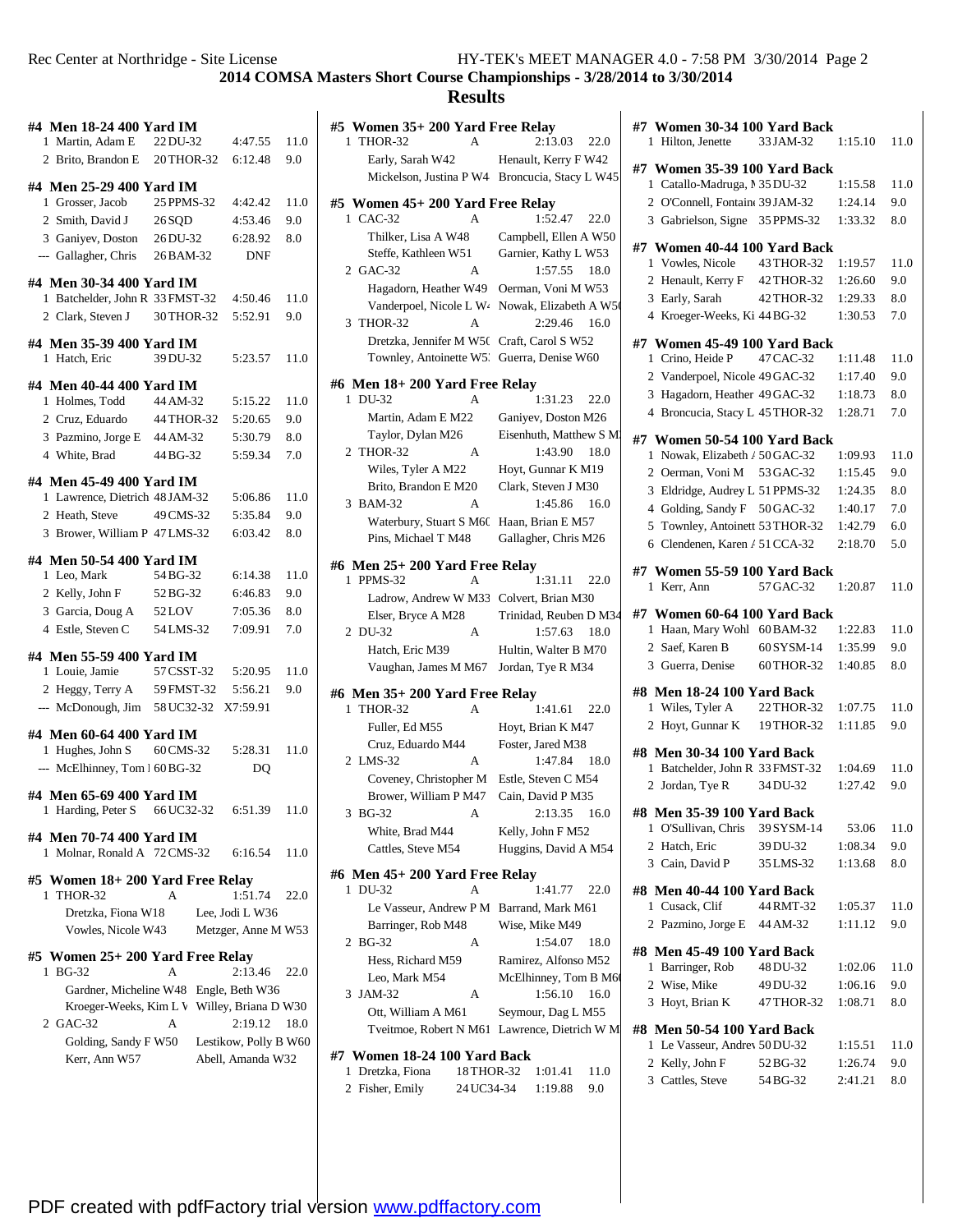**COMSA Masters Short Course Championships - 3/28/2014 to 3/30/2014**

| #8 Men 55-59 100 Yard Back<br>1 Seymour, Dag L                  | 55 JAM-32  | 1:11.38    | 11.0 |
|-----------------------------------------------------------------|------------|------------|------|
| 2 Heggy, Terry A 59 FMST-32                                     |            | 1:21.51    | 9.0  |
| 3 Lenhart, Edison S 56 CMS-32                                   |            | 1:34.07    | 8.0  |
|                                                                 |            |            |      |
| #8 Men 60-64 100 Yard Back                                      |            |            |      |
| 1 Hughes, John S                                                | 60 CMS-32  | 1:08.97    | 11.0 |
| 2 Barrand, Mark                                                 | 61 DU-32   | 1:09.31    | 9.0  |
| 3 Tveitmoe, Robert N 61 JAM-32                                  |            | 1:12.37    | 8.0  |
| #8 Men 65-69 100 Yard Back                                      |            |            |      |
| 1 Carney, Kent                                                  | 66 EMST-32 | 1:15.19    | 11.0 |
| 2 Townsend, Cecil 66 PUEB-32                                    |            | 1:20.79    | 9.0  |
| 3 Zaparanick, Robert 68 CCA-32                                  |            | 2:06.55    | 8.0  |
|                                                                 |            |            |      |
| #8  Men 70-74 100 Yard Back                                     |            |            |      |
| 1 McDanal, Steven K 70 JAM-32                                   |            | 1:46.10    | 11.0 |
| #8 Men 80-84 100 Yard Back                                      |            |            |      |
| 1 Hadley, Stephen G 82 CMS-32                                   |            | 1:37.18    | 11.0 |
| 2 Bishop, David W 81 DUR-32                                     |            | 1:43.66    | 9.0  |
| #8  Men 85-89 100 Yard Back                                     |            |            |      |
| --- Hart, James W 85 SS-32                                      |            | <b>DNF</b> |      |
|                                                                 |            |            |      |
| #9 Women 18-24 50 Yard Fly                                      |            |            |      |
| 1 Dretzka, Fiona                                                | 18 THOR-32 | 27.60      | 11.0 |
| 2 Ceranski, Alison                                              | 23 UC34-34 | 28.51      | 9.0  |
| 3 Takakura, Megan 1 24 MESA-32                                  |            | 31.19      | 8.0  |
| 4 Fisher, Emily                                                 | 24 UC34-34 | 33.34      | 7.0  |
| #9 Women 25-29 50 Yard Fly                                      |            |            |      |
| 1 Cunnick, Mariah P 29 PPMS-32                                  |            | 27.00      | 11.0 |
|                                                                 |            |            |      |
| #9 Women 30-34 50 Yard Fly<br>1 Abell, Amanda                   | 32 GAC-32  | 32.08      | 11.0 |
| 2 Willey, Briana D 30 BG-32                                     |            | 59.98      | 9.0  |
|                                                                 |            |            |      |
| #9 Women 35-39 50 Yard Fly                                      |            |            |      |
| 1 Lee, Jodi L                                                   | 36 THOR-32 | 28.89      | 11.0 |
| 2 Davis, Kelly R                                                | 38 THOR-32 | 34.78      | 9.0  |
| #9 Women 40-44 50 Yard Fly                                      |            |            |      |
| 1 Niemann, Catherin 43 AM-32                                    |            | 30.56      | 11.0 |
| 2 Graylin, Chelsea A 44 UC32-32                                 |            | 35.27      | 9.0  |
| 3 Mickelson, Justina 44 THOR-32                                 |            | 39.76      | 8.0  |
|                                                                 |            |            |      |
| #9 Women 45-49 50 Yard Fly<br>Martin, Kimberly S 49 DU-32<br>1  |            | 29.19      | 11.0 |
| Crino, Heide P<br>$\mathbf{2}$                                  | 47 CAC-32  | 33.12      | 9.0  |
|                                                                 |            | 33.81      | 8.0  |
| 3 Thilker, Lisa A 48 CAC-32<br>Hagadorn, Heather 49 GAC-32<br>4 |            | 34.98      | 7.0  |
| 5<br>Gardner, Micheline 48 BG-32                                |            | 36.92      | 6.0  |
| Broncucia, Stacy L 45 THOR-32<br>6                              |            | 37.18      | 5.0  |
|                                                                 |            |            |      |
| Clapp, Christine J 47 CAC-32<br>7                               |            | 47.62      | 4.0  |
| #9 Women 50-54 50 Yard Fly                                      |            |            |      |
| Mac Laren, Kathles 51 PPMS-32<br>1                              |            | 31.58      | 11.0 |
| *2 Oerman, Voni M 53 GAC-32                                     |            | 32.70      | 8.5  |
| *2 Metzger, Anne M 53 THOR-32                                   |            | 32.70      | 8.5  |
| 4 Garnier, Kathy L 53 CAC-32                                    |            | 34.63      | 7.0  |
| Dretzka, Jennifer N 50 THOR-32<br>5                             |            | 45.29      | 6.0  |
|                                                                 |            |            |      |

| 6 Clendenen, Karen / 51 CCA-32                                   | 1:01.69 | 5.0          |
|------------------------------------------------------------------|---------|--------------|
| #9 Women 60-64 50 Yard Fly                                       |         |              |
| Hall, Barbara G<br>62 HRM-32<br>1                                | 44.27   | 11.0         |
| 2 Guerra, Denise<br>60 THOR-32                                   | 45.15   | 9.0          |
| #9 Women 65-69 50 Yard Fly                                       |         |              |
| 66 CCA-32<br>Noble, Ann<br>1                                     | 1:02.24 | 11.0         |
|                                                                  |         |              |
| #10 Men 18-24 50 Yard Fly<br>Martin, Adam E<br>22 DU-32<br>1     | 24.63   | 11.0         |
| 2 Wiles, Tyler A<br>22 THOR-32                                   | 28.17   | 9.0          |
| 3 Brito, Brandon E<br>20 THOR-32                                 | 29.89   | $_{\rm 8.0}$ |
| Hoyt, Gunnar K<br>19 THOR-32<br>$\overline{4}$                   | 31.70   | 7.0          |
| #10 Men 25-29 50 Yard Fly                                        |         |              |
| 28 PPMS-32<br>Elser, Bryce A<br>1                                | 22.49   | 11.0         |
| 2<br>Grosser, Jacob<br>25 PPMS-32                                | 22.68   | 9.0          |
| 3<br>Taylor, Dylan<br>26 DU-32                                   | 24.87   | 8.0          |
| Gallagher, Chris<br>$\overline{4}$<br>26 BAM-32                  | 26.30   | 7.0          |
| Ganiyev, Doston<br>26 DU-32<br>5                                 | 27.39   | 6.0          |
| <b>Men 30-34 50 Yard Fly</b><br>#10                              |         |              |
| 30 PPMS-32<br>Colvert, Brian<br>1                                | 24.68   | 11.0         |
| 2<br>Clark, Steven J<br>30 THOR-32                               | 28.61   | 9.0          |
| 3<br>Bergford, Brian<br>32 THOR-32                               | 29.49   | 8.0          |
| #10 Men 35-39 50 Yard Fly                                        |         |              |
| O'Sullivan, Chris<br>39 SYSM-14<br>1                             | 24.04   | 11.0         |
| 2 Eisenhuth, Matthev 39 DU-32                                    | 24.33   | 9.0          |
| 3 Oines, Leif<br>37 FMST-32                                      | 27.56   | 8.0          |
| 4 Foster, Jared<br>38 THOR-32                                    | 30.47   | 7.0          |
| 5 Cain, David P<br>35 LMS-32                                     | 30.81   | 6.0          |
| 39 THOR-32<br>Ness, Ryan<br>6                                    | 43.48   | 5.0          |
| #10 Men 40-44 50 Yard Fly                                        |         |              |
| Edwards, Dan<br>40 CMS-32<br>1                                   | 25.81   | 11.0         |
| 2 Garland, Robert<br>44 GAC-32                                   | 26.44   | 9.0          |
| 3 Cusack, Clif<br>44 RMT-32                                      | 27.82   | 8.0          |
| 4 Holmes, Todd<br>44 AM-32                                       | 28.18   | 7.0          |
| 5<br>Cruz, Eduardo<br>44 THOR-32                                 | 28.83   | 6.0          |
| Pazmino, Jorge E<br>44 AM-32<br>6                                | 28.91   | 5.0          |
| <b>Men 45-49 50 Yard Fly</b><br>#10                              |         |              |
| Barringer, Rob<br>48 DU-32<br>1                                  | 26.55   | 11.0         |
| Pins, Michael T<br>2<br>48 BAM-32                                | 28.39   | 9.0          |
| Brower, William P 47 LMS-32<br>3                                 | 31.15   | $_{\rm 8.0}$ |
| #10                                                              |         |              |
| <b>Men 50-54 50 Yard Fly</b><br>Le Vasseur, Andrey 50 DU-32<br>1 | 28.77   | 11.0         |
| 2<br>Leo, Mark<br>54 BG-32                                       | 30.11   | 9.0          |
| 3<br>Huggins, David A 54 BG-32                                   | 32.90   | 8.0          |
| 4 Garcia, Doug A<br>52LOV                                        | 41.09   | 7.0          |
| --- Cattles, Steve<br>54 BG-32                                   | DQ      |              |
|                                                                  |         |              |
| #10 Men 55-59 50 Yard Fly<br>Fuller, Ed<br>55 THOR-32<br>1       | 26.76   | 11.0         |
| 2<br>Orten, Frank T<br>55 CMS-32                                 | 26.77   | 9.0          |
| 3<br>Hess, Richard<br>59 BG-32                                   | 26.90   | 8.0          |
| 4 Stehlin, Ed H<br>58 MESA-32                                    | 28.80   | 7.0          |
| Morrison, Jeffrey W 59 MESA-32<br>5                              | 35.60   | 6.0          |
| Lenhart, Edison S 56 CMS-32<br>6                                 | 42.69   | 5.0          |
|                                                                  |         |              |

|              | --- McDonough, Jim 58 UC32-32                                   |                      | DQ      |         |
|--------------|-----------------------------------------------------------------|----------------------|---------|---------|
|              | #10 Men 60-64 50 Yard Fly                                       |                      |         |         |
|              | 1 Barrand, Mark                                                 | 61 DU-32             | 31.27   | 11.0    |
|              | 2 McElhinney, Tom 1 60 BG-32                                    |                      | 37.84   | 9.0     |
|              | #10 Men 65-69 50 Yard Fly                                       |                      |         |         |
|              | 1 Abrahams, Richard 69 SYSM-14                                  |                      | 26.68   | 11.0    |
|              | 2 Townsend, Cecil                                               | 66 PUEB-32           | 35.13   | 9.0     |
|              | 3 Zaparanick, Robert 68 CCA-32                                  |                      | 56.09   | $8.0\,$ |
|              | #10 Men 70-74 50 Yard Fly                                       |                      |         |         |
|              | 1 Hultin, Walter B                                              | 70 DU-32             | 35.44   | 11.0    |
|              | 2 McDanal, Steven K 70JAM-32                                    |                      | 43.29   | 9.0     |
|              | 3 King, William E 74 DAWG-32                                    |                      | 58.69   | 8.0     |
| #11          | Women 25-29 200 Yard Breast                                     |                      |         |         |
| $\mathbf{1}$ | Kinney, Laura M 26 AM-32                                        |                      | 2:51.51 | 11.0    |
|              | #11 Women 35-39 200 Yard Breast                                 |                      |         |         |
|              | 1 Lee, Jodi L                                                   | 36THOR-32            | 2:44.78 | 11.0    |
|              | 2 Davis, Kelly R                                                | 38 THOR-32           | 3:01.68 | 9.0     |
|              | #11 Women 40-44 200 Yard Breast                                 |                      |         |         |
|              | 1 Vowles, Nicole                                                | 43 THOR-32           | 3:00.21 | 11.0    |
|              | 2 Henault, Kerry F 42 THOR-32                                   |                      | 3:11.76 | 9.0     |
|              | 3 Mickelson, Justina 44 THOR-32                                 |                      | 3:17.28 | $8.0\,$ |
|              | 4 White, Crystal                                                | 40 BG-32             | 4:10.34 | 7.0     |
|              | --- Early, Sarah                                                | 42 THOR-32           | DQ      |         |
|              | #11 Women 45-49 200 Yard Breast<br>Thilker, Lisa A              | 48 CAC-32            | 3:02.93 | 11.0    |
|              |                                                                 |                      |         |         |
| 1            |                                                                 |                      |         |         |
|              | #11   Women 50-54 200 Yard Breast                               |                      |         |         |
| 1            | Steffe, Kathleen                                                | 51 CAC-32            | 2:50.85 | 11.0    |
|              | 2 Campbell, Ellen A 50 CAC-32                                   |                      | 2:54.24 | 9.0     |
|              | 3 Oerman, Voni M 53 GAC-32                                      |                      | 2:56.28 | 8.0     |
|              | 4 Amelon, Mitzi C                                               | 51 DU-32             | 4:29.43 | 7.0     |
|              | 5 Clendenen, Karen / 51 CCA-32                                  |                      | 4:54.79 | 6.0     |
| #11          | Women 60-64 200 Yard Breast                                     |                      |         |         |
|              | 1 Haan, Mary Wohl 60 BAM-32                                     |                      | 3:15.56 | 11.0    |
|              | 2 Lestikow, Polly B 60 GAC-32                                   |                      | 3:54.17 | 9.0     |
|              | #12 Men 18-24 200 Yard Breast                                   |                      |         |         |
|              | 1 Martin, Adam E                                                | $22\,\mathrm{DU-}32$ | 2:26.31 | 11.0    |
|              | 2 Smith, Tyler                                                  | 22 THOR-32           | 3:38.83 | 9.0     |
|              | #12 Men 25-29 200 Yard Breast                                   |                      |         |         |
|              | 1 Ganiyev, Doston 26 DU-32                                      |                      | 2:40.78 | 11.0    |
|              | #12 Men 30-34 200 Yard Breast                                   |                      |         |         |
|              | 1 Trinidad, Reuben L 34 PPMS-32                                 |                      | 2:09.84 | 11.0    |
|              | 2 Batchelder, John R 33 FMST-32                                 |                      | 2:44.64 | 9.0     |
|              | #12 Men 35-39 200 Yard Breast                                   |                      |         |         |
|              | 1 Hatch, Eric                                                   | 39 DU-32             | 2:55.19 | 11.0    |
|              | #12  Men 40-44 200 Yard Breast                                  |                      |         |         |
|              | 1 White, Brad                                                   | 44 BG-32             | 3:07.06 | 11.0    |
|              |                                                                 |                      |         |         |
|              | #12 Men 45-49 200 Yard Breast<br>1 Lawrence, Dietrich 48 JAM-32 |                      | 2:22.96 | 11.0    |
|              | 2 Heath, Steve                                                  | 49 CMS-32            | 2:44.65 | 9.0     |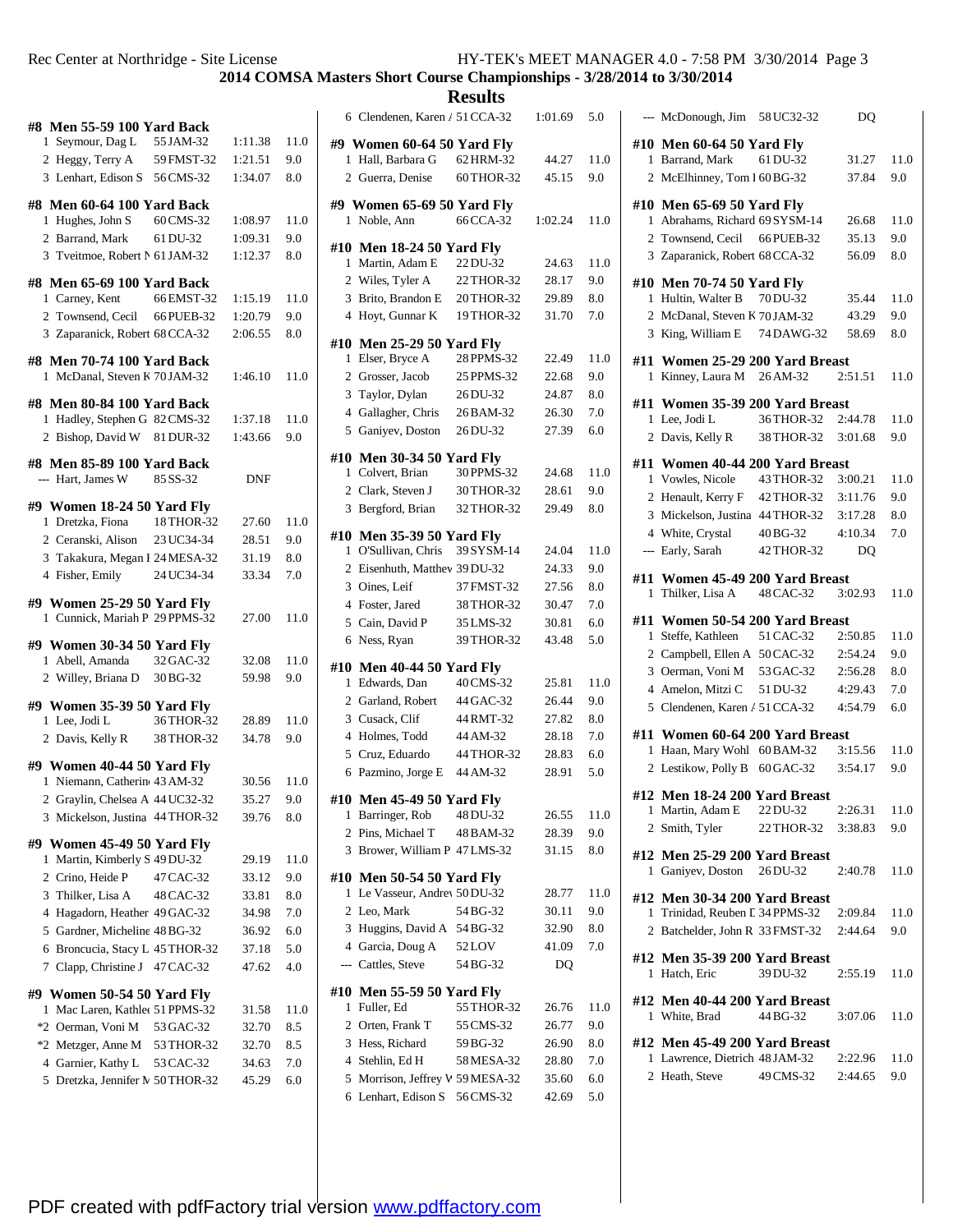| 1.             | #12 Men 50-54 200 Yard Breast<br>Coveney, Christopl 51 LMS-32<br>2 Huggins, David A 54 BG-32 |            | 2:14.43<br>3:11.36 | 11.0<br>9.0  |
|----------------|----------------------------------------------------------------------------------------------|------------|--------------------|--------------|
|                |                                                                                              |            |                    |              |
| 1              | #12 Men 55-59 200 Yard Breast<br>Louie, Jamie                                                | 57 CSST-32 | 2:38.69            | 11.0         |
|                | 2 Heggy, Terry A                                                                             | 59 FMST-32 | 3:04.34            | 9.0          |
|                | 3 Valvano, John J                                                                            | 57 JAM-32  | 3:33.09            | $_{\rm 8.0}$ |
|                |                                                                                              |            |                    |              |
| 1              | #12 Men 60-64 200 Yard Breast<br>Waterbury, Stuart : 60 BAM-32                               |            | 2:27.84            | 11.0         |
| 1              | #12 Men 65-69 200 Yard Breast<br>Harding, Peter S                                            | 66 UC32-32 | 2:58.43            | 11.0         |
|                | #12 Men 70-74 200 Yard Breast                                                                |            |                    |              |
| 1.             | Molnar, Ronald A 72 CMS-32                                                                   |            | 3:11.98            | 11.0         |
|                | 2 King, William E 74 DAWG-32 4:06.36                                                         |            |                    | 9.0          |
|                | #12 Men 80-84 200 Yard Breast<br>1 Bishop, David W 81 DUR-32                                 |            | 3:50.80            | 11.0         |
|                |                                                                                              |            |                    |              |
|                | #12 Men 85-89 200 Yard Breast<br>$-$ Hart, James W $85 SS-32$                                |            | DQ                 |              |
|                | #13 Women 18-24 100 Yard Free                                                                |            |                    |              |
|                | 1 Ceranski, Alison 23 UC34-34                                                                |            | 57.51              | 11.0         |
|                | 2 Takakura, Megan 1 24 MESA-32                                                               |            | 59.71              | 9.0          |
|                | 3 Fisher, Emily 24 UC34-34                                                                   |            | 1:04.94            | 8.0          |
|                | #13 Women 25-29 100 Yard Free                                                                |            |                    |              |
| 1              | Cunnick, Mariah P 29 PPMS-32                                                                 |            | 56.54              | 11.0         |
|                | 2 Kinney, Laura M 26 AM-32                                                                   |            | 1:05.57            | 9.0          |
|                | #13 Women 30-34 100 Yard Free                                                                |            |                    |              |
|                | 1 Abell, Amanda                                                                              | 32 GAC-32  | 1:04.44            | 11.0         |
|                | 2 Hilton, Jenette                                                                            | 33 JAM-32  | 1:08.09            | 9.0          |
|                | 3 Willey, Briana D 30BG-32                                                                   |            | 1:24.77            | 8.0          |
|                | #13 Women 35-39 100 Yard Free                                                                |            |                    |              |
| 1              | Engle, Beth                                                                                  | 36 BG-32   | 1:05.78            | 11.0         |
|                | 2 O'Connell, Fontain 39 JAM-32                                                               |            | 1:06.40            | 9.0          |
|                | 3 Catallo-Madruga, 1 35 DU-32                                                                |            | 1:06.54            | 8.0          |
|                | #13 Women 40-44 100 Yard Free                                                                |            |                    |              |
|                | 1:01.61 Niemann, Catherin 43 AM-32 1:01.61                                                   |            |                    | 11.0         |
|                | 2 Graylin, Chelsea A 44 UC32-32                                                              |            | 1:05.43            | 9.0          |
| 3              | Kroeger-Weeks, Ki 44 BG-32                                                                   |            | 1:20.08            | 8.0          |
| $\overline{4}$ | White, Crystal                                                                               | 40 BG-32   | 1:30.10            | 7.0          |
|                | #13 Women 45-49 100 Yard Free                                                                |            |                    |              |
| 1              | Martin, Kimberly S 49 DU-32                                                                  |            | 58.73              | 11.0         |
|                | 2 Gardner, Micheline 48 BG-32                                                                |            | 1:06.61            | 9.0          |
|                | 3 Hagadorn, Heather 49 GAC-32                                                                |            | 1:06.62            | 8.0          |
|                | #13 Women 50-54 100 Yard Free                                                                |            |                    |              |
| 1              | Garnier, Kathy L 53 CAC-32                                                                   |            | 59.10              | 11.0         |
|                | 2 Steffe, Kathleen 51 CAC-32                                                                 |            | 1:00.78            | 9.0          |
| 3              | Metzger, Anne M 53 THOR-32                                                                   |            | 1:06.32            | 8.0          |
|                | 4 Eldridge, Audrey L 51 PPMS-32                                                              |            | 1:12.52            | 7.0          |
|                | 5 Townley, Antoinett 53 THOR-32                                                              |            | 1:17.79            | 6.0          |
| 6              | Craft, Carol S                                                                               | 52 THOR-32 | 1:23.33            | 5.0          |
|                |                                                                                              |            |                    |              |

| 7              | Dretzka, Jennifer M 50 THOR-32             |                          | 1:24.57          | 4.0        |
|----------------|--------------------------------------------|--------------------------|------------------|------------|
|                | 8 Amelon, Mitzi C 51 DU-32                 |                          | 1:35.90          | 3.0        |
|                | 9 Morrison, Mary E 54 MESA-32 1:37.15      |                          |                  | 2.0        |
|                |                                            |                          |                  |            |
| 1              | #13 Women 55-59 100 Yard Free<br>Kerr, Ann | 57 GAC-32                | 1:12.03          | 11.0       |
|                |                                            |                          |                  |            |
|                | #13 Women 60-64 100 Yard Free              |                          |                  |            |
| 1              | Lestikow, Polly B 60 GAC-32                |                          | 1:17.04          | 11.0       |
|                | 2 Saef, Karen B                            | 60 SYSM-14               | 1:20.27          | 9.0        |
|                | 3 Guerra, Denise                           | 60 THOR-32               | 1:22.75          | 8.0        |
|                | #13 Women 65-69 100 Yard Free              |                          |                  |            |
| 1              | Noble, Ann                                 | 66 CCA-32                | 1:42.72          | 11.0       |
|                | #13 Women 70-74 100 Yard Free              |                          |                  |            |
| 1              | Wise, Louise                               | 71 DAWG-32 1:26.56       |                  | 11.0       |
|                |                                            |                          |                  |            |
|                | #14 Men 18-24 100 Yard Free                |                          |                  | 11.0       |
| $\overline{2}$ | 1 Wiles, Tyler A<br>Hoyt, Gunnar K         | 22 THOR-32<br>19 THOR-32 | 57.42<br>1:01.70 | 9.0        |
|                |                                            |                          |                  |            |
|                | #14 Men 25-29 100 Yard Free                |                          |                  |            |
| 1              | Grosser, Jacob                             | 25 PPMS-32               | 46.63            | 11.0       |
|                | 2 Elser, Bryce A                           | 28 PPMS-32               | 46.75            | 9.0        |
|                | 3 Taylor, Dylan                            | 26 DU-32                 | 49.00            | 8.0        |
| $\overline{4}$ | Smith, David J                             | 26 SQD                   | 56.19            | 7.0        |
|                | #14 Men 30-34 100 Yard Free                |                          |                  |            |
|                | 1 Ladrow, Andrew W 33 PPMS-32              |                          | 53.12            | 11.0       |
|                | 2 Clark, Steven J                          | 30 THOR-32               | 57.64            | 9.0        |
|                | 3 Bergford, Brian                          | 32 THOR-32               | 1:01.55          | 8.0        |
| $\overline{4}$ | Jordan, Tye R                              | 34 DU-32                 | 1:02.21          | 7.0        |
| #14            | <b>Men 35-39 100 Yard Free</b>             |                          |                  |            |
| 1.             | Oines, Leif                                | 37 FMST-32               | 55.07            | 11.0       |
|                | 2 Cain, David P                            | 35 LMS-32                | 1:00.00          | 9.0        |
|                | 3 Ness, Ryan                               | 39 THOR-32               | 1:19.89          | 8.0        |
|                | #14 Men 40-44 100 Yard Free                |                          |                  |            |
| 1              | Edwards, Dan                               | 40 CMS-32                | 52.48            | 11.0       |
|                | 2 Garland, Robert 44 GAC-32                |                          | 52.72            | 9.0        |
| 3              | Holmes, Todd                               | 44 AM-32                 | 55.94            | 8.0        |
|                | 4 Pazmino, Jorge E                         | 44 AM-32                 | 55.99            | 7.0        |
|                |                                            |                          |                  |            |
|                | 5 Cusack, Clif                             | 44 RMT-32                | 1:00.01          | 6.0        |
|                | 6 White, Brad                              | 44 BG-32                 | 1:02.53          | 5.0        |
|                |                                            |                          |                  |            |
|                | #14 Men 45-49 100 Yard Free                |                          |                  |            |
| 1              | Lawrence, Dietrich 48 JAM-32               |                          | 52.58            | 11.0       |
|                | 2 Barringer, Rob                           | 48 DU-32                 | 52.72            | 9.0        |
|                | 3 Wise, Mike                               | 49 DU-32                 | 55.47            | 8.0        |
| 5              | 4 Hoyt, Brian K                            | 47 THOR-32               | 58.69<br>59.47   | 7.0<br>6.0 |
|                | Brower, William P 47 LMS-32                |                          |                  |            |
|                | #14 Men 50-54 100 Yard Free                |                          |                  |            |
| 1              | Cording, Paul E                            | 53 PPMS-32               | 56.58            | 11.0       |
|                | 2 Le Vasseur, Andrey 50 DU-32              |                          | 1:01.60          | 9.0        |
|                | 3 Garcia, Doug A 52 LOV                    |                          | 1:08.11          | 8.0        |
|                | 4 Ramirez, Alfonso 52 BG-32                |                          | 1:08.65          | 7.0        |
|                | 5 Kelly, John F                            | 52 BG-32                 | 1:12.62          | 6.0        |
|                | 6 Cattles, Steve                           | 54 BG-32                 | 1:49.10          | 5.0        |

|              | #14 Men 55-59 100 Yard Free                                  |            |         |         |
|--------------|--------------------------------------------------------------|------------|---------|---------|
| $\mathbf{1}$ | Orten, Frank T                                               | 55 CMS-32  | 54.17   | 11.0    |
|              | 2 Fuller, Ed                                                 | 55 THOR-32 | 55.50   | 9.0     |
|              | 3 Hess, Richard                                              | 59 BG-32   | 57.51   | 8.0     |
|              | 4 Marsh, Russell L                                           | 58 CAC-32  | 58.60   | 7.0     |
|              | 5 Stehlin, Ed H                                              | 58 MESA-32 | 59.06   | 6.0     |
|              | 6 Heggy, Terry A                                             | 59 FMST-32 | 1:03.11 | 5.0     |
| 7            | Seymour, Dag L                                               | 55 JAM-32  | 1:03.89 | 4.0     |
| 8            | Morrison, Jeffrey V 59 MESA-32                               |            | 1:04.08 | 3.0     |
|              | 9 Haan, Brian E                                              | 57 BAM-32  | 1:06.57 | 2.0     |
|              | 10 Lenhart, Edison S                                         | 56CMS-32   | 1:11.69 | 1.0     |
|              | 11 Valvano, John J                                           | 57 JAM-32  | 1:11.74 |         |
|              |                                                              |            |         |         |
| #14          | <b>Men 60-64 100 Yard Free</b>                               |            |         |         |
| 1            | Waterbury, Stuart : 60 BAM-32                                |            | 54.35   | 11.0    |
|              | 2 Hughes, John S                                             | 60 CMS-32  | 58.61   | 9.0     |
|              | 3 Tveitmoe, Robert N 61 JAM-32                               |            | 1:01.05 | 8.0     |
|              | 4 Ott, William A                                             | 61 JAM-32  | 1:26.22 | 7.0     |
|              |                                                              |            |         |         |
|              | #14  Men 65-69 100 Yard Free<br>Abrahams, Richard 69 SYSM-14 |            | 54.43   |         |
| 1            |                                                              |            |         | 11.0    |
|              | 2 Townsend, Cecil                                            | 66 PUEB-32 | 1:07.14 | 9.0     |
|              | 3 Carney, Kent                                               | 66 EMST-32 | 1:07.64 | 8.0     |
|              | 4 Vaughan, James M 67 DU-32                                  |            | 1:09.20 | 7.0     |
|              | 5 Zaparanick, Robert 68 CCA-32                               |            | 1:32.80 | 6.0     |
|              | #14  Men 70-74 100 Yard Free                                 |            |         |         |
| 1            | Hultin, Walter B                                             | 70 DU-32   | 1:10.56 | 11.0    |
|              | 2 McDanal, Steven K 70 JAM-32                                |            | 1:29.01 | 9.0     |
|              | 3 King, William E                                            | 74 DAWG-32 | 1:29.76 | $8.0\,$ |
|              | 4 Yost, Robert R                                             | 72 CAC-32  | 1:30.84 | 7.0     |
|              |                                                              |            |         |         |
|              | #14 Men 80-84 100 Yard Free                                  |            |         |         |
| 1            | Hadley, Stephen G 82 CMS-32                                  |            | 1:28.26 | 11.0    |
|              | 2 Bishop, David W 81 DUR-32                                  |            | 1:31.34 | 9.0     |
|              | #14  Men 85-89 100 Yard Free                                 |            |         |         |
| 1            | Hart, James W                                                | 85 SS-32   | 1:58.54 | 11.0    |
|              | #17 Women 18-24 50 Yard Breast                               |            |         |         |
| 1            | Dretzka, Fiona                                               | 18 THOR-32 | 33.31   | 11.0    |
|              | 2 Ceranski, Alison                                           | 23 UC34-34 | 34.80   | 9.0     |
|              | 3 Takakura, Megan I 24 MESA-32                               |            | 36.34   | $8.0\,$ |
|              | 4 Fisher, Emily                                              | 24 UC34-34 | 39.96   |         |
|              |                                                              |            |         | 7.0     |
|              | #17 Women 35-39 50 Yard Breast                               |            |         |         |
|              | 1 Lee, Jodi L                                                | 36THOR-32  | 33.13   | 11.0    |
|              | 2 Davis, Kelly R                                             | 38 THOR-32 | 39.11   | 9.0     |
|              | 3 Catallo-Madruga, 1 35 DU-32                                |            | 39.88   | 8.0     |
|              | #17 Women 40-44 50 Yard Breast                               |            |         |         |
| $\mathbf{1}$ | Niemann, Catherin 43 AM-32                                   |            | 34.93   | 11.0    |
|              | 2 Vowles, Nicole                                             | 43 THOR-32 |         | 9.0     |
|              |                                                              |            | 38.77   |         |
|              | 3 Mickelson, Justina 44 THOR-32                              |            | 39.87   | 8.0     |
|              | 4 Henault, Kerry F 42 THOR-32                                |            | 41.01   | 7.0     |
|              | 5 Early, Sarah                                               | 42 THOR-32 | 42.83   | 6.0     |
|              | 6 Sistare, Cheryl                                            | 44 PPMS-32 | 45.75   | 5.0     |
|              | #17 Women 45-49 50 Yard Breast                               |            |         |         |
| $\mathbf{1}$ | Crino, Heide P                                               | 47 CAC-32  | 39.07   | 11.0    |
|              |                                                              |            |         |         |
|              | 2 Gardner, Micheline 48 BG-32                                |            | 40.38   | 9.0     |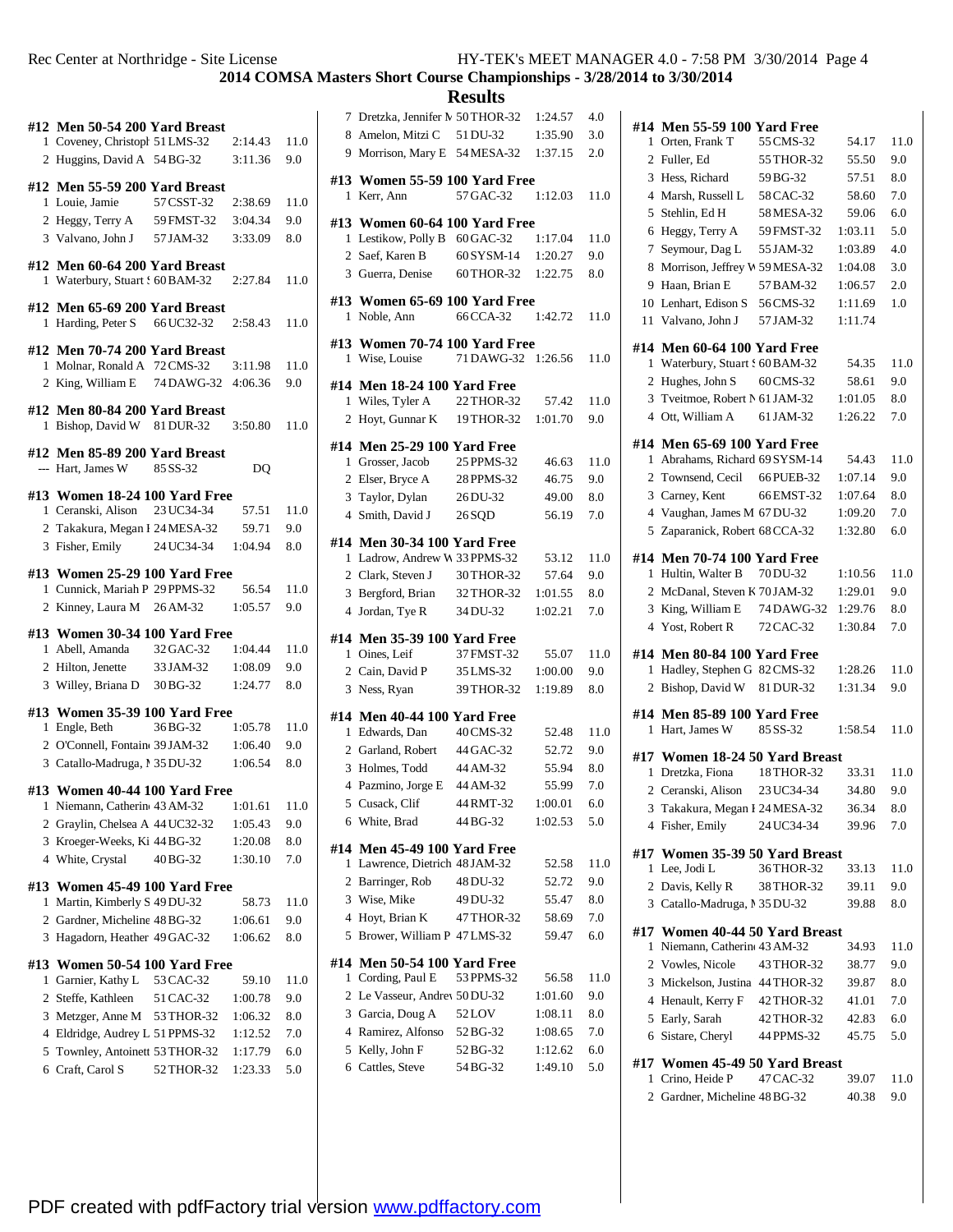## **Results**

|              | (#17 Women 45-49 50 Yard Breast)                             |            |         |              |
|--------------|--------------------------------------------------------------|------------|---------|--------------|
|              | 3 Broncucia, Stacy L 45 THOR-32                              |            | 45.22   | 8.0          |
|              | 4 Clapp, Christine J 47 CAC-32                               |            | 55.69   | 7.0          |
|              | #17 Women 50-54 50 Yard Breast                               |            |         |              |
| 1            | Nowak, Elizabeth / 50 GAC-32                                 |            | 33.23   | 11.0         |
|              | 2 Oerman, Voni M                                             | 53 GAC-32  | 37.31   | 9.0          |
|              | 3 Campbell, Ellen A                                          | 50 CAC-32  | 37.84   | 8.0          |
|              | 4 Garnier, Kathy L                                           | 53 CAC-32  | 39.59   | 7.0          |
|              | 5 Dretzka, Jennifer N 50 THOR-32                             |            | 44.57   | 6.0          |
|              | 6 Morrison, Mary E                                           | 54 MESA-32 | 54.71   | 5.0          |
|              |                                                              |            |         |              |
| 1            | #17 Women 60-64 50 Yard Breast<br>Haan, Mary Wohl            | 60 BAM-32  | 40.78   | 11.0         |
|              | 2 Hall, Barbara G                                            | 62 HRM-32  | 48.37   | 9.0          |
|              |                                                              |            |         |              |
|              | 3 Lestikow, Polly B                                          | 60 GAC-32  | 48.49   | 8.0          |
|              | 4 Saef, Karen B                                              | 60 SYSM-14 | 50.96   | 7.0          |
|              | 5 Guerra, Denise                                             | 60 THOR-32 | 51.21   | 6.0          |
| #17          | Women 70-74 50 Yard Breast                                   |            |         |              |
| 1            | Wise, Louise                                                 | 71 DAWG-32 | 52.05   | 11.0         |
|              | #18 Men 18-24 50 Yard Breast                                 |            |         |              |
| 1            | Martin, Adam E                                               | 22 DU-32   | 28.07   | 11.0         |
|              | 2 Wiles, Tyler A                                             | 22 THOR-32 | 35.97   | 9.0          |
|              | 3 Hoyt, Gunnar K                                             | 19 THOR-32 | 36.50   | 8.0          |
|              | 4 Smith, Tyler                                               | 22 THOR-32 | 38.88   | 7.0          |
| 5            | Brito, Brandon E                                             | 20 THOR-32 | 40.92   | 6.0          |
|              | #18 Men 25-29 50 Yard Breast                                 |            |         |              |
| 1            | Ganiyev, Doston                                              | 26 DU-32   | 31.10   | 11.0         |
|              | #18 Men 30-34 50 Yard Breast                                 |            |         |              |
| 1            | Trinidad, Reuben I 34 PPMS-32                                |            | 26.81   | 11.0         |
|              | 2 Bergford, Brian                                            | 32 THOR-32 | 35.96   | 9.0          |
|              | #18 Men 35-39 50 Yard Breast                                 |            |         |              |
| 1            | Eisenhuth, Matthev 39 DU-32                                  |            | 27.61   | 11.0         |
|              | 2 Cain, David P                                              | 35 LMS-32  | 32.49   | 9.0          |
|              | 3 Oines, Leif                                                | 37 FMST-32 | 36.32   | 8.0          |
|              | 4 Hatch, Eric                                                | 39 DU-32   | 36.77   | 7.0          |
|              | 5 Foster, Jared                                              | 38 THOR-32 | 36.90   | 6.0          |
|              | #18 Men 40-44 50 Yard Breast                                 |            |         |              |
| $\mathbf{1}$ | Holmes, Todd                                                 | 44 AM-32   | 33.08   | 11.0         |
|              | 2 Cruz, Eduardo                                              | 44 THOR-32 | 35.08   | 9.0          |
|              | 3 Cusack, Clif                                               | 44 RMT-32  | 38.89   | $_{\rm 8.0}$ |
|              | #18 Men 45-49 50 Yard Breast                                 |            |         |              |
|              | 1 Lawrence, Dietrich 48 JAM-32                               |            | 29.75   | 11.0         |
|              | 2 Barringer, Rob                                             | 48 DU-32   | 31.92   | 9.0          |
|              | 3 Pins, Michael T 48 BAM-32                                  |            | 36.34   | $8.0\,$      |
|              |                                                              |            |         |              |
| 1            | #18 Men 50-54 50 Yard Breast<br>Coveney, Christopl 51 LMS-32 |            | 28.32   | 11.0         |
|              | 2 Huggins, David A 54 BG-32                                  |            | 33.84   | 9.0          |
|              | 3 Leo, Mark                                                  | 54 BG-32   | 36.78   | 8.0          |
|              | 4 Le Vasseur, Andrey 50 DU-32                                |            | 37.52   | 7.0          |
|              | 5 Cattles, Steve                                             | 54 BG-32   | 1:14.00 | 6.0          |
|              |                                                              |            |         |              |
|              |                                                              |            |         |              |

| #18            | Men 55-59 50 Yard Breast                                    |            |         |              |
|----------------|-------------------------------------------------------------|------------|---------|--------------|
| 1              | Orten, Frank T                                              | 55 CMS-32  | 31.31   | 11.0         |
| 2              | Fuller, Ed                                                  | 55 THOR-32 | 31.39   | 9.0          |
|                | 3 Marsh, Russell L 58 CAC-32                                |            | 32.07   | 8.0          |
|                | 4 Louie, Jamie                                              | 57 CSST-32 | 33.01   | 7.0          |
|                | 5 Hess, Richard                                             | 59 BG-32   | 33.23   | 6.0          |
|                | 6 Morrison, Jeffrey W 59 MESA-32                            |            | 39.35   | 5.0          |
|                | 7 Valvano, John J                                           | 57 JAM-32  | 45.98   | 4.0          |
|                |                                                             |            |         |              |
|                | #18 Men 60-64 50 Yard Breast                                |            |         |              |
| 1              | Waterbury, Stuart : 60 BAM-32                               |            | 30.67   | 11.0         |
|                | 2 Barrand, Mark                                             | 61 DU-32   | 37.57   | 9.0          |
|                | 3 McElhinney, Tom 1 60 BG-32                                |            | 39.70   | 8.0          |
|                | #18 Men 65-69 50 Yard Breast                                |            |         |              |
|                | 1 Harding, Peter S 66 UC32-32                               |            | 35.51   | 11.0         |
|                | 2 Townsend, Cecil                                           | 66 PUEB-32 | 39.91   | 9.0          |
| 3              | Zaparanick, Robert 68 CCA-32                                |            | 46.88   | 8.0          |
|                |                                                             |            |         |              |
|                | #18 Men 70-74 50 Yard Breast                                |            |         |              |
| 1              | Molnar, Ronald A 72 CMS-32                                  |            | 40.90   | 11.0         |
|                | 2 McDanal, Steven K 70 JAM-32                               |            | 43.99   | 9.0          |
|                | 3 Yost, Robert R                                            | 72 CAC-32  | 52.37   | 8.0          |
|                | --- King, William E 74 DAWG-32                              |            | DQ      |              |
|                | #18 Men 80-84 50 Yard Breast                                |            |         |              |
| 1              | Bishop, David W 81 DUR-32                                   |            | 49.62   | 11.0         |
|                | Men 85-89 50 Yard Breast                                    |            |         |              |
| #18<br>1       | Hart, James W                                               | 85 SS-32   | 1:09.10 | 11.0         |
|                |                                                             |            |         |              |
|                |                                                             |            |         |              |
|                | #19 Women 18-24 100 Yard IM                                 |            |         |              |
|                | 1 Dretzka, Fiona                                            | 18 THOR-32 | 1:02.59 | 11.0         |
|                | 2 Ceranski, Alison                                          | 23 UC34-34 | 1:06.27 | 9.0          |
|                | 3 Takakura, Megan I 24 MESA-32                              |            | 1:08.56 | 8.0          |
|                | 4 Fisher, Emily                                             | 24 UC34-34 | 1:17.33 | 7.0          |
|                |                                                             |            |         |              |
| 1              | #19 Women 25-29 100 Yard IM<br>Cunnick, Mariah P 29 PPMS-32 |            | 1:07.19 | 11.0         |
|                |                                                             |            |         |              |
|                | #19 Women 30-34 100 Yard IM                                 |            |         |              |
| 1              | Quinnell, Jodi A                                            | 31 JAM-32  | 1:05.56 | 11.0         |
|                | 2 Abell, Amanda                                             | 32 GAC-32  | 1:15.31 | 9.0          |
|                | 3 Hilton, Jenette                                           | 33 JAM-32  | 1:16.68 | 8.0          |
|                | #19 Women 35-39 100 Yard IM                                 |            |         |              |
| 1              | Lee, Jodi L                                                 | 36 THOR-32 | 1:04.84 | 11.0         |
| 2              | Davis, Kelly R                                              | 38 THOR-32 | 1:16.08 | 9.0          |
| 3              | Gabrielson, Signe 35 PPMS-32                                |            | 1:35.18 | $_{\rm 8.0}$ |
|                |                                                             |            |         |              |
| 1              | #19 Women 40-44 100 Yard IM                                 |            |         |              |
|                | Niemann, Catherin 43 AM-32                                  |            | 1:08.99 | 11.0         |
| 2              | Early, Sarah                                                | 42 THOR-32 | 1:26.97 | 9.0          |
| 3              | Kroeger-Weeks, Ki 44 BG-32                                  |            | 1:27.62 | 8.0          |
| $\overline{4}$ | Mickelson, Justina 44 THOR-32                               |            | 1:27.78 | 7.0          |
|                | 5 White, Crystal                                            | 40 BG-32   | 1:50.45 | 6.0          |
|                | #19 Women 45-49 100 Yard IM                                 |            |         |              |
| 1              | Martin, Kimberly S 49 DU-32                                 |            | 1:09.17 | 11.0         |
| 2              | Crino, Heide P<br>3 Thilker, Lisa A                         | 47 CAC-32  | 1:15.07 | 9.0          |

|                | 4 Gardner, Micheline 48 BG-32                        |            | 1:17.55            | 7.0  |
|----------------|------------------------------------------------------|------------|--------------------|------|
|                | 5 Broncucia, Stacy L 45 THOR-32                      |            | 1:25.80            | 6.0  |
|                | 6 Clapp, Christine J 47 CAC-32                       |            | 1:49.65            | 5.0  |
|                | #19  Women 50-54 100 Yard IM                         |            |                    |      |
| 1              | Nowak, Elizabeth / 50 GAC-32                         |            | 1:08.21            | 11.0 |
|                | 2 Steffe, Kathleen                                   | 51 CAC-32  | 1:09.85            | 9.0  |
|                | 3 Oerman, Voni M 53 GAC-32                           |            | 1:12.41            | 8.0  |
|                | 4 Campbell, Ellen A 50 CAC-32                        |            | 1:14.63            | 7.0  |
| 5              | Garnier, Kathy L 53 CAC-32                           |            | 1:16.10            | 6.0  |
| 6              | Metzger, Anne M                                      | 53 THOR-32 | 1:17.35            | 5.0  |
| 7              | Eldridge, Audrey L 51 PPMS-32                        |            | 1:24.17            | 4.0  |
| 8              | Dretzka, Jennifer N 50 THOR-32                       |            | 1:41.31            | 3.0  |
| 9              | Amelon, Mitzi C                                      | 51 DU-32   | 1:59.79            | 2.0  |
|                | #19 Women 60-64 100 Yard IM                          |            |                    |      |
| 1              | Guerra, Denise                                       | 60 THOR-32 | 1:35.65            | 11.0 |
|                | 2   Hall, Barbara G                                  | 62 HRM-32  | 1:37.46            | 9.0  |
|                | 3 Saef, Karen B                                      | 60 SYSM-14 | 1:37.76            | 8.0  |
|                | 4 Lestikow, Polly B 60 GAC-32                        |            | 1:40.04            | 7.0  |
|                |                                                      |            |                    |      |
|                | #19 Women 65-69 100 Yard IM                          |            | 2:15.20            | 11.0 |
| 1              | Noble, Ann                                           | 66 CCA-32  |                    |      |
|                | #19 Women 70-74 100 Yard IM                          |            |                    |      |
| 1              | Wise, Louise                                         | 71 DAWG-32 | 1:42.66            | 11.0 |
| #20            | <b>Men 18-24 100 Yard IM</b>                         |            |                    |      |
| 1              | Wiles, Tyler A                                       | 22 THOR-32 | 1:07.10            | 11.0 |
|                | 2 Hoyt, Gunnar K                                     | 19THOR-32  | 1:12.69            | 9.0  |
|                | 3 Brito, Brandon E                                   | 20 THOR-32 | 1:21.75            | 8.0  |
|                |                                                      |            |                    |      |
| #20            |                                                      |            |                    |      |
| 1              | Men 25-29 100 Yard IM<br>Grosser, Jacob              | 25 PPMS-32 | 54.57              | 11.0 |
|                | 2 Taylor, Dylan                                      | 26 DU-32   | 55.91              | 9.0  |
|                | 3 Ganiyev, Doston                                    | 26 DU-32   | 1:05.62            | 8.0  |
|                |                                                      |            |                    |      |
|                | #20  Men 30-34 100 Yard IM                           |            |                    | 11.0 |
| 1              | Colvert, Brian                                       | 30 PPMS-32 | 59.70              |      |
|                | 2 Batchelder, John R 33 FMST-32<br>3 Clark, Steven J | 30 THOR-32 | 1:04.39            | 9.0  |
| 4              |                                                      |            | 1:07.45<br>1:09.02 | 8.0  |
|                | Bergford, Brian                                      | 32 THOR-32 |                    | 7.0  |
|                | #20 Men 35-39 100 Yard IM                            |            |                    |      |
| 1              | O'Sullivan, Chris                                    | 39 SYSM-14 | 54.49              | 11.0 |
| $\overline{2}$ | Eisenhuth, Matthev 39 DU-32                          |            | 54.82              | 9.0  |
|                | 3 Oines, Leif                                        | 37 FMST-32 | 1:06.62            | 8.0  |
|                | 4 Foster, Jared                                      | 38 THOR-32 | 1:09.56            | 7.0  |
|                | 5 Cain, David P                                      | 35 LMS-32  | 1:10.22            | 6.0  |
|                | 6 Ness, Ryan                                         | 39 THOR-32 | 1:38.03            | 5.0  |
| #20            | <b>Men 40-44 100 Yard IM</b>                         |            |                    |      |
| 1              | Garland, Robert                                      | 44 GAC-32  | 1:01.80            | 11.0 |
|                | 2 Holmes, Todd                                       | 44 AM-32   | 1:04.12            | 9.0  |
|                | 3 Cusack, Clif                                       | 44 RMT-32  | 1:05.49            | 8.0  |
|                | 4 Cruz, Eduardo                                      | 44 THOR-32 | 1:06.06            | 7.0  |
|                | 5 Pazmino, Jorge E                                   | 44 AM-32   | 1:06.21            | 6.0  |
| 6              | White, Brad                                          | 44 BG-32   | 1:10.12            | 5.0  |
|                | <b>Men 45-49 100 Yard IM</b>                         |            |                    |      |
| #20<br>1       | Lawrence, Dietrich 48 JAM-32                         |            | 59.44              | 11.0 |
| 2              | Barringer, Rob                                       | 48 DU-32   | 1:00.39            | 9.0  |

PDF created with pdfFactory trial version [www.pdffactory.com](http://www.pdffactory.com)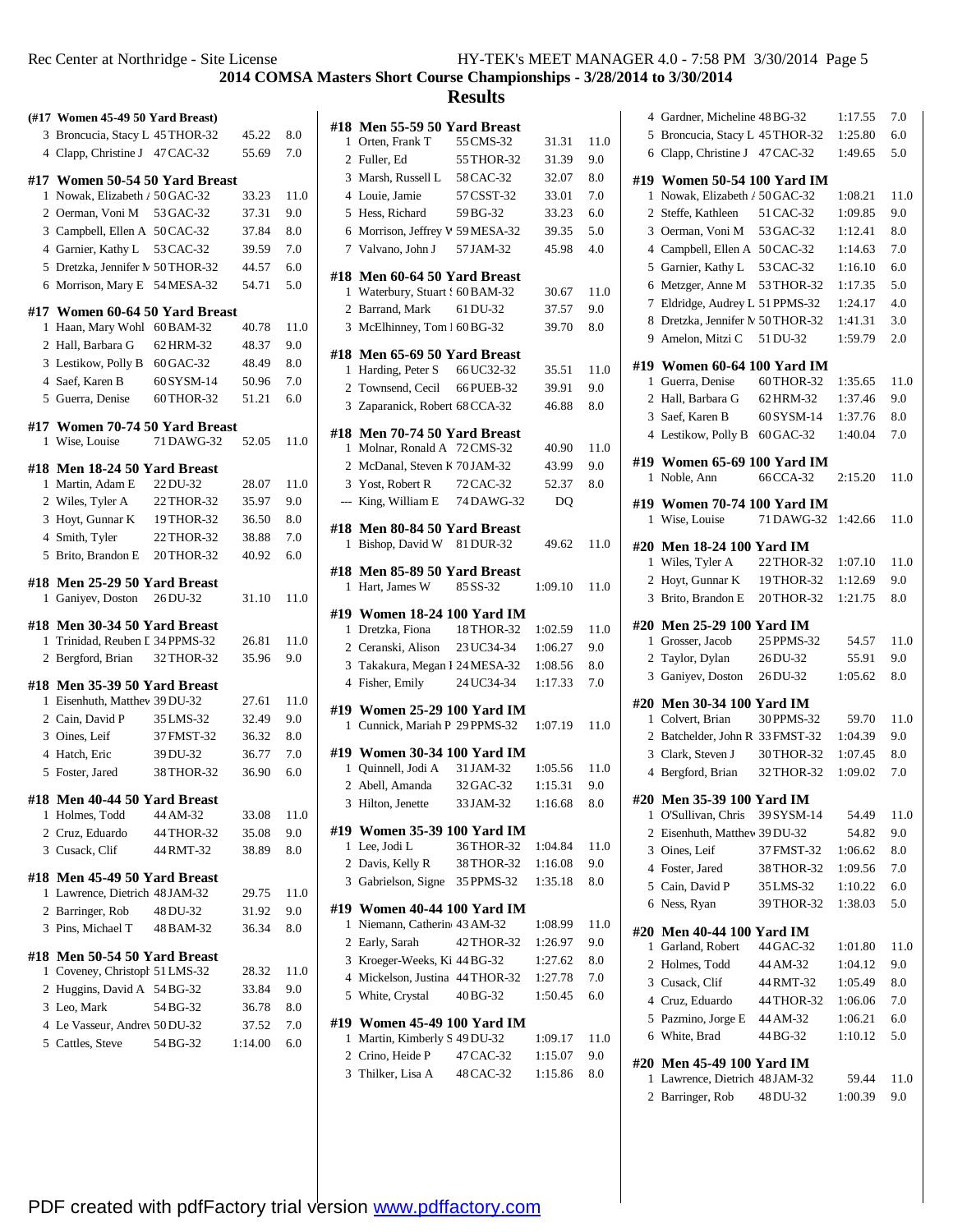**2014 COMSA Masters Short Course Championships - 3/28/2014 to 3/30/2014**

|              | (#20 Men 45-49 100 Yard IM)                                  |            |         |      |
|--------------|--------------------------------------------------------------|------------|---------|------|
|              | 3 Hoyt, Brian K                                              | 47 THOR-32 | 1:07.65 | 8.0  |
|              |                                                              |            |         |      |
| $\mathbf{1}$ | #20 Men 50-54 100 Yard IM<br>Cording, Paul E                 | 53 PPMS-32 | 1:09.82 | 11.0 |
|              | 2 Le Vasseur, Andrey 50 DU-32                                |            | 1:11.42 | 9.0  |
|              | 3 Huggins, David A 54 BG-32                                  |            | 1:21.39 | 8.0  |
|              | 4 Ramirez, Alfonso                                           | 52 BG-32   | 1:24.03 | 7.0  |
|              | 5 Garcia, Doug A                                             | 52LOV      | 1:24.49 | 6.0  |
|              | 6 Kelly, John F                                              | 52 BG-32   | 1:27.72 | 5.0  |
|              | 7 Cattles, Steve                                             | 54 BG-32   | 2:35.52 | 4.0  |
|              | --- Leo, Mark                                                | 54 BG-32   | DQ      |      |
|              |                                                              |            |         |      |
|              | #20  Men 55-59 100 Yard IM                                   |            |         |      |
| 1            | Orten, Frank T                                               | 55 CMS-32  | 1:02.38 | 11.0 |
|              | 2 Fuller, Ed                                                 | 55 THOR-32 | 1:02.53 | 9.0  |
|              | 3 Hess, Richard                                              | 59 BG-32   | 1:05.13 | 8.0  |
|              | 4 Marsh, Russell L                                           | 58 CAC-32  | 1:06.54 | 7.0  |
|              | 5 Seymour, Dag L                                             | 55 JAM-32  | 1:12.59 | 6.0  |
|              | 6 Morrison, Jeffrey V 59 MESA-32                             |            | 1:17.28 | 5.0  |
|              | 7 Lenhart, Edison S                                          | 56 CMS-32  | 1:32.35 | 4.0  |
|              | 8 Valvano, John J                                            | 57 JAM-32  | 1:40.57 | 3.0  |
|              | #20  Men 60-64 100 Yard IM                                   |            |         |      |
| 1            | Barrand, Mark                                                | 61 DU-32   | 1:09.85 | 11.0 |
|              | 2 McElhinney, Tom 1 60 BG-32                                 |            | 1:31.97 | 9.0  |
|              |                                                              |            |         |      |
| 1            | #20  Men 65-69 100 Yard IM<br>Carney, Kent                   | 66 EMST-32 | 1:15.34 | 11.0 |
|              | 2 Townsend, Cecil                                            | 66 PUEB-32 | 1:17.54 | 9.0  |
|              | 3 Harding, Peter S                                           | 66 UC32-32 | 1:17.89 | 8.0  |
|              | 4 Zaparanick, Robert 68 CCA-32                               |            | 1:53.45 | 7.0  |
|              |                                                              |            |         |      |
|              | #20  Men 70-74 100 Yard IM                                   |            |         |      |
| 1            | Hultin, Walter B                                             | 70 DU-32   | 1:24.25 | 11.0 |
|              | 2 McDanal, Steven K 70JAM-32                                 |            | 1:44.10 | 9.0  |
|              | 3 King, William E                                            | 74 DAWG-32 | 1:47.79 | 8.0  |
|              | #20  Men 80-84 100 Yard IM                                   |            |         |      |
| 1            | Bishop, David W                                              | 81 DUR-32  | 1:45.68 | 11.0 |
| #21          | <b>Women 25-29 200 Yard Fly</b>                              |            |         |      |
| 1            | Kinney, Laura M                                              | 26 AM-32   | 2:35.69 | 11.0 |
|              |                                                              |            |         |      |
| $\mathbf{1}$ | #21 Women 30-34 200 Yard Fly<br>Quinnell, Jodi A 31 JAM-32   |            | 2:24.37 | 11.0 |
|              |                                                              |            |         |      |
|              | #21 Women 35-39 200 Yard Fly                                 |            |         |      |
|              | 1 O'Connell, Fontain(39 JAM-32)                              |            | 3:13.26 | 11.0 |
|              | #21 Women 40-44 200 Yard Fly                                 |            |         |      |
| 1            | Henault, Kerry F 42 THOR-32                                  |            | 3:46.64 | 11.0 |
|              | 2 White, Crystal                                             | 40 BG-32   | 5:02.31 | 9.0  |
|              |                                                              |            |         |      |
|              | #21 Women 45-49 200 Yard Fly<br>Vanderpoel, Nicole 49 GAC-32 |            |         | 11.0 |
| 1            |                                                              |            | 2:44.05 |      |
|              | 2 Clapp, Christine J 47 CAC-32                               |            | 3:59.67 | 9.0  |
|              | #21 Women 50-54 200 Yard Fly                                 |            |         |      |
| 1            | Mac Laren, Kathlee 51 PPMS-32                                |            | 2:42.79 | 11.0 |
|              | 2 Craft, Carol S                                             | 52 THOR-32 | 3:54.21 | 9.0  |
|              |                                                              |            |         |      |

| <b>Results</b> |                                                             |            |  |                         |      |   |
|----------------|-------------------------------------------------------------|------------|--|-------------------------|------|---|
|                | 3 Clendenen, Karen / 51 CCA-32                              |            |  | 5:00.87                 | 8.0  |   |
|                | 4 Amelon, Mitzi C 51 DU-32                                  |            |  | 5:08.35                 | 7.0  |   |
|                |                                                             |            |  |                         |      |   |
|                | #22 Men 18-24 200 Yard Fly                                  |            |  |                         |      |   |
|                | 1 Martin, Adam E 22 DU-32                                   |            |  | 2:32.90                 | 11.0 |   |
|                | --- Brito, Brandon E 20 THOR-32                             |            |  | DO                      |      |   |
|                | #22 Men 25-29 200 Yard Fly                                  |            |  |                         |      |   |
|                | 1 Grosser, Jacob                                            | 25 PPMS-32 |  | 2:04.78                 | 11.0 |   |
|                | 2 Smith, David J                                            | 26 SQD     |  | 2:19.31                 | 9.0  |   |
|                | #22 Men 30-34 200 Yard Fly                                  |            |  |                         |      |   |
|                | 1 Batchelder, John R 33 FMST-32                             |            |  | 2:11.86                 | 11.0 |   |
|                | 2 Clark, Steven J 30 THOR-32                                |            |  | 3:20.14                 | 9.0  |   |
|                |                                                             |            |  |                         |      | # |
|                | #22 Men 40-44 200 Yard Fly                                  |            |  |                         |      |   |
|                | 1 Edwards, Dan                                              | 40 CMS-32  |  | 2:12.95                 | 11.0 |   |
|                | 2 Cruz, Eduardo                                             | 44 THOR-32 |  | 2:52.05                 | 9.0  |   |
|                | 3 White, Brad                                               | 44 BG-32   |  | 3:09.57                 | 8.0  |   |
|                | #22 Men 45-49 200 Yard Fly                                  |            |  |                         |      |   |
|                | 1 Wise, Mike                                                | 49 DU-32   |  | 2:25.37                 | 11.0 |   |
|                | 2 Pins, Michael T                                           | 48 BAM-32  |  | 2:37.49                 | 9.0  |   |
|                | 3 Heath, Steve                                              | 49 CMS-32  |  | 2:40.82                 | 8.0  | # |
|                | 4 Brower, William P 47 LMS-32                               |            |  | 3:02.34                 | 7.0  |   |
|                |                                                             |            |  |                         |      |   |
|                | #22 Men 50-54 200 Yard Fly<br>1 Leo, Mark                   | 54 BG-32   |  | 3:34.07                 | 11.0 |   |
|                | 2 Estle, Steven C                                           | 54 LMS-32  |  | 4:19.27                 | 9.0  | # |
|                |                                                             |            |  |                         |      |   |
|                | #22 Men 55-59 200 Yard Fly                                  |            |  |                         |      | # |
|                | 1 Stehlin, Ed H                                             | 58 MESA-32 |  | 2:42.72                 | 11.0 |   |
|                | 2 Heggy, Terry A                                            | 59 FMST-32 |  | 3:06.02                 | 9.0  |   |
|                | #22 Men 60-64 200 Yard Fly                                  |            |  |                         |      |   |
|                | 1 Hughes, John S                                            | 60 CMS-32  |  | 2:45.70                 | 11.0 | # |
|                | 2 McElhinney, Tom 1 60 BG-32                                |            |  | 3:51.90                 | 9.0  |   |
|                |                                                             |            |  |                         |      |   |
|                | #22 Men 65-69 200 Yard Fly<br>1 Harding, Peter S 66 UC32-32 |            |  |                         | 11.0 |   |
|                |                                                             |            |  | 3:35.63                 |      |   |
|                | #22 Men 70-74 200 Yard Fly                                  |            |  |                         |      |   |
|                | 1 Molnar, Ronald A 72 CMS-32                                |            |  | 3:23.50                 | 11.0 | # |
|                | #23 Mixed 18+ 200 Yard Medley Relay                         |            |  |                         |      |   |
| 1              | THOR-32                                                     | А          |  | 1:53.56                 | 22.0 |   |
|                | Dretzka, Fiona W18                                          |            |  | Lee, Jodi L W36         |      |   |
|                | Fuller, Ed M55                                              |            |  | Foster, Jared M38       |      |   |
|                | 2 DU-32                                                     | А          |  | 1:57.43                 | 18.0 |   |
|                | Catallo-Madruga, Marci                                      |            |  | Martin, Adam E M22      |      | # |
|                | Martin, Kimberly S W49                                      |            |  | Taylor, Dylan M26       |      |   |
| 3              | THOR-32                                                     | В          |  | 2:17.52                 | 16.0 |   |
|                | Brito, Brandon E M20                                        |            |  | Henault, Kerry F W42    |      |   |
|                | Broncucia, Stacy L W45                                      |            |  | Wiles, Tyler A M22      |      | # |
|                | 4 THOR-32                                                   | C          |  | 2:30.31                 | 14.0 |   |
|                | Hoyt, Gunnar K M19                                          |            |  | Smith, Tyler M22        |      |   |
|                | Early, Sarah W42                                            |            |  | Dretzka, Jennifer M W50 |      |   |
| #23            | Mixed 25+ 200 Yard Medley Relay                             |            |  |                         |      |   |
| 1              | PPMS-32                                                     | А          |  | 1:55.94                 | 22.0 |   |
|                | Cording, Paul E M53                                         |            |  | Trinidad, Reuben D M34  |      | # |
|                | Cunnick, Mariah P W29                                       |            |  | Mac Laren, Kathleen A V |      |   |
|                |                                                             |            |  |                         |      |   |

|   | 2 JAM-32                                          | А         |            | 1:59.96 18.0            |      |
|---|---------------------------------------------------|-----------|------------|-------------------------|------|
|   | Hilton, Jenette W33                               |           |            | Lawrence, Dietrich W M  |      |
|   | Quinnell, Jodi A W31                              |           |            | Tveitmoe, Robert N M61  |      |
|   | 3 THOR-32                                         | А         |            | $2:14.53$ 16.0          |      |
|   | Clark, Steven J M30                               |           |            | Bergford, Brian M32     |      |
|   | Davis, Kelly R W38                                |           |            | Mickelson, Justina P W4 |      |
|   | 4 BG-32                                           | B         |            | 2:32.50                 | 14.0 |
|   | Hess, Richard M59                                 |           |            | Engle, Beth W36         |      |
|   | McElhinney, Tom B M6                              |           |            | Willey, Briana D W30    |      |
|   | $- A M - 32$                                      | A         |            | D <sub>O</sub>          |      |
|   | Pazmino, Jorge E M44                              |           |            | Niemann, Catherine A W  |      |
|   | Kinney, Laura M W26                               |           |            | Holmes, Todd M44        |      |
|   |                                                   |           |            |                         |      |
|   | #23 Mixed 35+ 200 Yard Medley Relay<br>1 THOR-32  | А         |            | 2:11.54                 | 22.0 |
|   | Hoyt, Brian K M47                                 |           |            | Vowles, Nicole W43      |      |
|   | Metzger, Anne M W53                               |           |            | Cruz, Eduardo M44       |      |
|   | 2 BG-32                                           | A         |            | 2:32.91                 | 18.0 |
|   | Gardner, Micheline W48 White, Crystal W40         |           |            |                         |      |
|   | White, Brad M44                                   |           |            | Leo, Mark M54           |      |
|   |                                                   |           |            |                         |      |
|   | #23 Mixed 45+ 200 Yard Medley Relay               |           |            |                         |      |
|   | 1 CAC-32                                          | A         |            | 2:19.46                 | 22.0 |
|   | Crino, Heide P W47                                |           |            | Marsh, Russell L M58    |      |
|   | Thilker, Lisa A W48                               |           |            | Yost, Robert R M72      |      |
|   | #25 Women 18-24 500 Yard Free                     |           |            |                         |      |
|   | 1 Fisher, Emily                                   |           |            | 24 UC34-34 6:58.19      | 11.0 |
|   |                                                   |           |            |                         |      |
|   | #25 Women 30-34 500 Yard Free                     |           |            |                         |      |
|   | 1 Blatt, Rebecca                                  |           |            | 33 DAWG-32 9:25.44      | 11.0 |
|   | --- Willey, Briana D 30BG-32                      |           |            | DO                      |      |
|   | #25 Women 35-39 500 Yard Free                     |           |            |                         |      |
|   | 1 Lee, Jodi L                                     |           | 36THOR-32  | 5:49.22                 | 11.0 |
|   | 2 Catallo-Madruga, 1 35 DU-32                     |           |            | 6:12.99                 | 9.0  |
|   | 3 O'Connell, Fontain(39JAM-32)                    |           |            | 6:28.61                 | 8.0  |
|   | 4 Davis, Kelly R                                  |           | 38 THOR-32 | 6:43.00                 | 7.0  |
|   | 5 Gabrielson, Signe 35 PPMS-32                    |           |            | 7:33.13                 | 6.0  |
|   |                                                   |           |            |                         |      |
|   | #25 Women 40-44 500 Yard Free<br>1 Vowles, Nicole |           |            | 43 THOR-32 6:25.77      | 11.0 |
|   | 2 Henault, Kerry F 42 THOR-32                     |           |            | 7:33.26                 | 9.0  |
|   | Mickelson, Justina 44 THOR-32                     |           |            | 7:51.51                 |      |
| 3 |                                                   |           |            |                         | 8.0  |
| 4 | Kroeger-Weeks, Ki 44 BG-32                        |           |            | 8:08.88                 | 7.0  |
|   | 5 White, Crystal                                  | 40BG-32   |            | 8:30.64                 | 6.0  |
|   | #25 Women 45-49 500 Yard Free                     |           |            |                         |      |
| 1 | Vanderpoel, Nicole 49 GAC-32                      |           |            | 6:05.74                 | 11.0 |
| 2 | Hagadorn, Heather 49 GAC-32                       |           |            | 6:09.58                 | 9.0  |
|   |                                                   |           |            |                         |      |
| 1 | #25 Women 50-54 500 Yard Free<br>Steffe, Kathleen | 51 CAC-32 |            | 5:50.78                 | 11.0 |
|   | 2 Mac Laren, Kathlet 51 PPMS-32                   |           |            | 6:05.42                 | 9.0  |
|   | 3 Craft, Carol S                                  |           | 52 THOR-32 | 7:49.59                 | 8.0  |
|   |                                                   |           |            |                         |      |
|   | 4 Townley, Antoinett 53 THOR-32                   |           |            | 8:10.53                 | 7.0  |
|   | 5 Clendenen, Karen / 51 CCA-32                    |           |            | 12:41.97                | 6.0  |
|   | #25 Women 60-64 500 Yard Free                     |           |            |                         |      |
| 1 | Lestikow, Polly B 60 GAC-32                       |           |            | 7:26.23                 | 11.0 |
|   | 2 Guerra, Denise                                  |           | 60 THOR-32 | 8:51.91                 | 9.0  |

PDF created with pdfFactory trial version [www.pdffactory.com](http://www.pdffactory.com)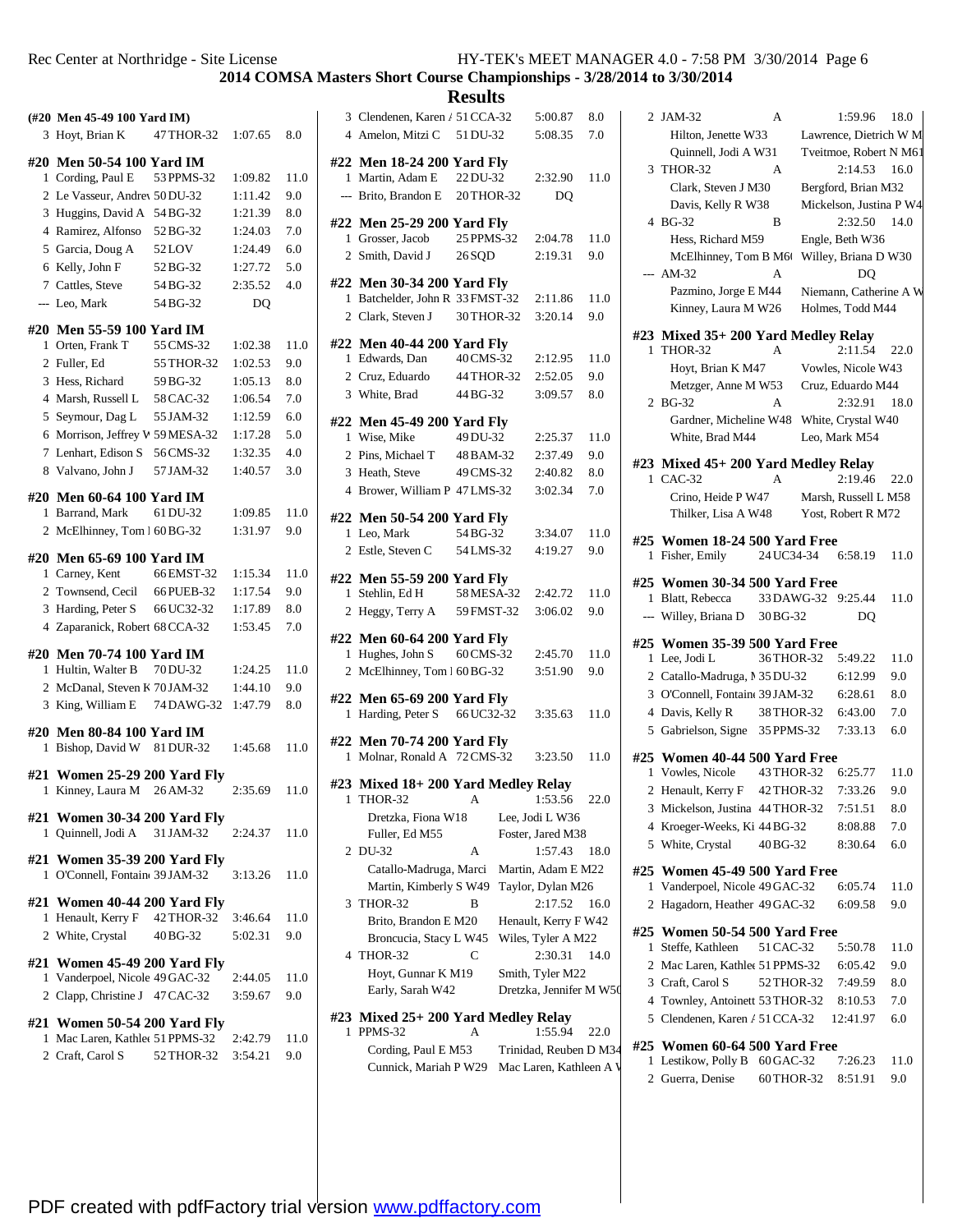| #25            | Women 65-69 500 Yard Free                                   |            |         |              |
|----------------|-------------------------------------------------------------|------------|---------|--------------|
| 1              | Noble, Ann                                                  | 66 CCA-32  | 9:59.49 | 11.0         |
| 1              | #26 Men 18-24 500 Yard Free<br>Brito, Brandon E             | 20 THOR-32 | 6:56.48 | 11.0         |
|                | #26 Men 25-29 500 Yard Free                                 |            |         |              |
| 1              | Smith, David J                                              | 26 SQD     | 5:26.50 | 11.0         |
|                | 2 Grosser, Jacob                                            | 25 PPMS-32 | 5:42.51 | 9.0          |
|                | 3 Ganiyev, Doston                                           | 26 DU-32   | 6:16.74 | 8.0          |
|                | #26 Men 30-34 500 Yard Free                                 |            |         |              |
| 1              | Batchelder, John R 33 FMST-32                               |            | 5:23.17 | 11.0         |
|                | 2 Bergford, Brian                                           | 32 THOR-32 | 6:12.91 | 9.0          |
|                | 3 Clark, Steven J                                           | 30 THOR-32 | 6:20.77 | $_{\rm 8.0}$ |
|                | #26 Men 35-39 500 Yard Free                                 |            |         |              |
| 1              | Hatch, Eric                                                 | 39 DU-32   | 5:50.94 | 11.0         |
| $\overline{2}$ | Oines, Leif                                                 | 37 FMST-32 | 5:51.53 | 9.0          |
|                | #26 Men 40-44 500 Yard Free                                 |            |         |              |
|                | 1 Pazmino, Jorge E                                          | 44 AM-32   | 5:56.26 | 11.0         |
|                | 2 Holmes, Todd                                              | 44 AM-32   | 6:08.07 | 9.0          |
|                | 3 White, Brad                                               | 44 BG-32   | 6:56.31 | 8.0          |
| #26            | <b>Men 45-49 500 Yard Free</b>                              |            |         |              |
| $\mathbf{1}$   | Wise, Mike                                                  | 49 DU-32   | 5:27.29 | 11.0         |
|                | 2 Lawrence, Dietrich 48JAM-32                               |            | 5:29.25 | 9.0          |
|                | 3 Brower, William P 47 LMS-32                               |            | 6:00.49 | 8.0          |
|                | 4 Hoyt, Brian K                                             | 47 THOR-32 | 6:28.31 | 7.0          |
|                | #26 Men 50-54 500 Yard Free                                 |            |         |              |
| 1              | Le Vasseur, Andrey 50 DU-32                                 |            | 6:38.09 | 11.0         |
|                | 2 Garcia, Doug A                                            | 52LOV      | 7:12.76 | 9.0          |
|                | 3 Kelly, John F                                             | 52 BG-32   | 7:16.59 | 8.0          |
|                | 4 Ramirez, Alfonso                                          | 52 BG-32   | 7:49.50 | 7.0          |
| #26            | <b>Men 55-59 500 Yard Free</b>                              |            |         |              |
| $\mathbf{1}$   | Heggy, Terry A                                              | 59 FMST-32 | 6:09.51 | 11.0         |
|                | 2 Seymour, Dag L                                            | 55 JAM-32  | 6:35.44 | 9.0          |
|                | 3 Morrison, Jeffrey V 59 MESA-32                            |            | 7:16.46 | 8.0          |
|                | 4 McDonough, Jim                                            | 58 UC32-32 | 7:42.48 | 7.0          |
|                | 5 Lenhart, Edison S                                         | 56 CMS-32  | 8:01.35 | 6.0          |
|                | 6 Valvano, John J                                           | 57 JAM-32  | 8:04.91 | 5.0          |
|                | #26 Men 60-64 500 Yard Free                                 |            |         |              |
|                | 1 Hughes, John S                                            | 60 CMS-32  | 5:48.03 | 11.0         |
|                | 2 Tveitmoe, Robert N 61 JAM-32                              |            | 6:11.01 | 9.0          |
|                | 3 Ott, William A                                            | 61 JAM-32  | 8:57.28 | 8.0          |
| 1              | #26 Men 65-69 500 Yard Free<br>Abrahams, Richard 69 SYSM-14 |            | 6:43.16 | 11.0         |
| 1              | #26 Men 70-74 500 Yard Free<br>Molnar, Ronald A 72 CMS-32   |            | 6:47.72 | 11.0         |
| 1              | #26 Men 80-84 500 Yard Free<br>Hadley, Stephen G 82 CMS-32  |            | 9:01.01 | 11.0         |
|                |                                                             |            |         |              |

| 1        | #27 Women 25+ 200 Yard Medley Relay<br><b>BG-32</b><br>А                                               | 2:34.74<br>22.0                                           | Ħ |
|----------|--------------------------------------------------------------------------------------------------------|-----------------------------------------------------------|---|
|          | Engle, Beth W36<br>Gardner, Micheline W48<br>2 GAC-32<br>A                                             | Kroeger-Weeks, Kim L V<br>Willey, Briana D W30<br>2:38.09 | Ħ |
|          | Golding, Sandy F W50                                                                                   | 18.0<br>Lestikow, Polly B W60                             |   |
|          | Abell, Amanda W32<br>#27 Women 35+ 200 Yard Medley Relay                                               | Kerr, Ann W57                                             |   |
| 1        | THOR-32<br>А<br>Mickelson, Justina P W4 Early, Sarah W42                                               | 2:30.44<br>22.0                                           |   |
|          | Davis, Kelly R W38                                                                                     | Lee, Jodi L W36                                           | Ħ |
|          | #27 Women 45+ 200 Yard Medley Relay<br>1 CAC-32<br>А                                                   | 2:08.57<br>22.0                                           |   |
|          | Freund, Shelle W49<br>Crino, Heide P W47                                                               | Campbell, Ellen A W50<br>Garnier, Kathy L W53             | Ħ |
|          | 2 GAC-32<br>A                                                                                          | 2:21.80<br>- 18.0                                         |   |
|          | Nowak, Elizabeth A W50 Oerman, Voni M W53<br>Vanderpoel, Nicole L W <sup>z</sup> Hagadorn, Heather W49 |                                                           |   |
| 3        | THOR-32                                                                                                | 2:53.73<br>16.0                                           |   |
|          | Townley, Antoinette W5. Craft, Carol S W52                                                             |                                                           |   |
|          | Guerra, Denise W60                                                                                     | Broncucia, Stacy L W45                                    |   |
| 1        | #28 Men 18+200 Yard Medley Relay<br>DU-32<br>A                                                         | 1:43.35<br>22.0                                           | Ħ |
|          | Taylor, Dylan M26                                                                                      | Eisenhuth, Matthew S M                                    |   |
|          | Ganiyev, Doston M26                                                                                    | Martin, Adam E M22                                        | Ħ |
|          | 2 THOR-32<br>A                                                                                         | 2:03.18<br>18.0                                           |   |
|          | Hoyt, Brian K M47<br>Brito, Brandon E M20                                                              | Hoyt, Gunnar K M19<br>Wiles, Tyler A M22                  |   |
| 1        | #28 Men 25+ 200 Yard Medley Relay<br>PPMS-32<br>A                                                      | 1:35.09<br>22.0                                           | Ħ |
|          | Colvert, Brian M30                                                                                     | Trinidad, Reuben D M34                                    |   |
|          | Elser, Bryce A M28<br>2 THOR-32                                                                        | Grosser, Jacob M25                                        | Ħ |
|          | А<br>Bergford, Brian M32                                                                               | 1:56.45<br>18.0<br>Fuller, Ed M55                         |   |
|          | Cruz, Eduardo M44                                                                                      | Foster, Jared M38                                         | Ħ |
| #28<br>1 | Men 35+200 Yard Medley Relay<br>DU-32<br>А                                                             | 2:01.08<br>22.0                                           | Ħ |
|          | Barrand, Mark M61                                                                                      | Hatch, Eric M39                                           |   |
|          | Wise, Mike M49                                                                                         | Le Vasseur, Andrew P M                                    |   |
|          | 2 LMS-32<br>А                                                                                          | 2:05.50<br>18.0                                           | Ħ |
|          | Coveney, Christopher M Cain, David P M35                                                               |                                                           |   |
|          | Brower, William P M47                                                                                  | Estle, Steven C M54                                       |   |
| 3        | <b>BG-32</b><br>A<br>Leo, Mark M54                                                                     | 2:23.21<br>16.0                                           |   |
|          | White, Brad M44                                                                                        | Huggins, David A M54<br>Cattles, Steve M54                | Ħ |
|          | #28 Men 45+ 200 Yard Medley Relay                                                                      |                                                           |   |
| 1        | JAM-32<br>А<br>Tveitmoe, Robert N M61 Seymour, Dag L M55                                               | 2:07.04<br>22.0                                           | Ħ |
| 2        | Valvano, John J M57<br><b>BG-32</b><br>А                                                               | 2:16.96<br>18.0                                           |   |
|          | Kelly, John F M52                                                                                      | Ramirez, Alfonso M52                                      |   |
|          | Hess, Richard M59                                                                                      | McElhinney, Tom B M6                                      |   |
|          | #29 Women 18-24 100 Yard Breast<br>1 Ceranski, Alison 23 UC34-34                                       | 1:17.20<br>11.0                                           |   |
|          |                                                                                                        |                                                           |   |

|                | #29 Women 35-39 100 Yard Breast                  |            |         |         |
|----------------|--------------------------------------------------|------------|---------|---------|
| 1              | Lee, Jodi L                                      | 36THOR-32  | 1:13.28 | 11.0    |
| 2              | Davis, Kelly R                                   | 38 THOR-32 | 1:25.17 | 9.0     |
|                | #29 Women 40-44 100 Yard Breast                  |            |         |         |
| 1              | Vowles, Nicole                                   | 43 THOR-32 | 1:24.32 | 11.0    |
|                | 2 Henault, Kerry F 42 THOR-32                    |            | 1:27.75 | 9.0     |
|                | 3 Early, Sarah                                   | 42 THOR-32 | 1:30.88 | $8.0\,$ |
|                | 4 Kroeger-Weeks, Ki 44 BG-32                     |            | 1:32.31 | 7.0     |
|                | 5 White, Crystal                                 | 40 BG-32   | 1:53.50 | 6.0     |
|                | --- Mickelson, Justina 44 THOR-32                |            | DO      |         |
|                | #29 Women 45-49 100 Yard Breast                  |            |         |         |
| 1              | Thilker, Lisa A                                  | 48 CAC-32  | 1:25.32 | 11.0    |
|                | 2 Neujahr, Lisa A 48 LOV                         |            | 1:31.53 | 9.0     |
|                | #29 Women 50-54 100 Yard Breast                  |            |         |         |
|                | 1 Nowak, Elizabeth / 50 GAC-32                   |            | 1:14.55 | 11.0    |
|                | 2 Campbell, Ellen A 50 CAC-32                    |            | 1:18.95 | 9.0     |
|                | 3 Oerman, Voni M 53 GAC-32                       |            | 1:20.48 | $8.0\,$ |
|                | 4 Eldridge, Audrey L 51 PPMS-32                  |            | 1:34.83 | 7.0     |
|                | 5 Morrison, Mary E 54 MESA-32 2:00.80            |            |         | 6.0     |
|                | 6 Amelon, Mitzi C 51 DU-32                       |            | 2:04.81 | 5.0     |
|                |                                                  |            |         |         |
|                | #29 Women 60-64 100 Yard Breast                  |            |         |         |
|                | 1 Lestikow, Polly B 60 GAC-32                    |            | 1:40.41 | 11.0    |
|                | 2 Guerra, Denise                                 | 60 THOR-32 | 1:52.35 | 9.0     |
|                | #30 Men 18-24 100 Yard Breast                    |            |         |         |
| 1              | Martin, Adam E 22 DU-32                          |            | 1:04.16 | 11.0    |
|                | 2 Hoyt, Gunnar K 19THOR-32                       |            | 1:20.81 | 9.0     |
|                | 3 Smith, Tyler                                   | 22 THOR-32 | 1:28.28 | $8.0\,$ |
|                | #30 Men 25-29 100 Yard Breast                    |            |         |         |
| 1              | Ganiyev, Doston 26 DU-32                         |            | 1:12.22 | 11.0    |
|                | #30 Men 30-34 100 Yard Breast                    |            |         |         |
| 1              | Trinidad, Reuben L 34 PPMS-32                    |            | 58.00   | 11.0    |
|                |                                                  |            |         |         |
| 1              | #30 Men 35-39 100 Yard Breast<br>Cain, David P   | 35 LMS-32  | 1:13.31 | 11.0    |
|                |                                                  |            |         |         |
|                | #30 Men 40-44 100 Yard Breast                    |            |         |         |
|                | 1 Holmes, Todd                                   | 44 AM-32   | 1:14.04 | 11.0    |
|                | 2 Cruz, Eduardo                                  | 44 THOR-32 | 1:18.14 | 9.0     |
|                | #30 Men 45-49 100 Yard Breast                    |            |         |         |
|                | 1 Lawrence, Dietrich 48JAM-32                    |            | 1:04.40 | 11.0    |
|                | 2 Barringer, Rob                                 | 48 DU-32   | 1:11.72 | 9.0     |
|                | 3 Pins, Michael T                                | 48 BAM-32  | 1:22.01 | 8.0     |
|                | #30  Men 50-54 100 Yard Breast                   |            |         |         |
| 1              | Coveney, Christopl 51 LMS-32                     |            | 1:01.86 | 11.0    |
| $\overline{2}$ | Huggins, David A 54 BG-32                        |            | 1:19.28 | 9.0     |
|                |                                                  |            |         |         |
| 1              | #30  Men 55-59 100 Yard Breast<br>Orten, Frank T | 55 CMS-32  | 1:07.86 | 11.0    |
| 2              | Fuller, Ed                                       | 55 THOR-32 | 1:10.07 | 9.0     |
|                | 3 Louie, Jamie                                   | 57 CSST-32 | 1:10.53 | 8.0     |
|                | 4 Hess, Richard                                  | 59 BG-32   | 1:12.73 | $7.0\,$ |
|                | 5 Marsh, Russell L 58 CAC-32                     |            | 1:13.57 | 6.0     |
|                |                                                  |            |         |         |
|                | 6 Heggy, Terry A                                 | 59 FMST-32 | 1:24.55 | 5.0     |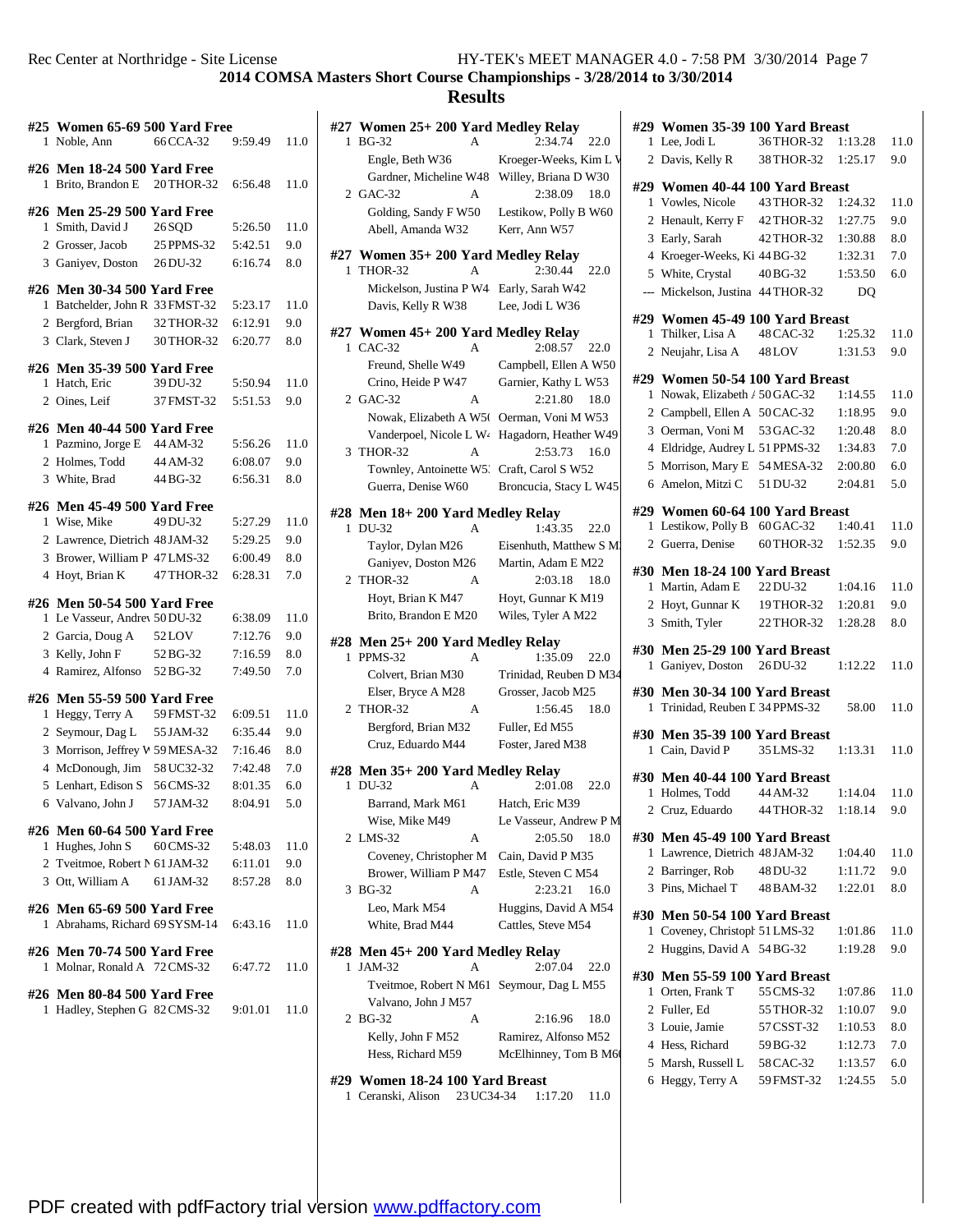**COMSA Masters Short Course Championships - 3/28/2014 to 3/30/2014**

| 1   | #30 Men 60-64 100 Yard Breast<br>Waterbury, Stuart ! 60 BAM-32<br>--- McElhinney, Tom 1 60 BG-32                                                                       |                          | 1:06.80<br>D <sub>O</sub>                | 11.0                      |
|-----|------------------------------------------------------------------------------------------------------------------------------------------------------------------------|--------------------------|------------------------------------------|---------------------------|
|     | #30 Men 65-69 100 Yard Breast<br>1 Harding, Peter S<br>2 Carney, Kent<br>3 Zaparanick, Robert 68 CCA-32                                                                | 66 UC32-32<br>66 EMST-32 | 1:18.06<br>1:20.74<br>1:41.04            | 11.0<br>9.0<br>8.0        |
| 1   | #30 Men 70-74 100 Yard Breast<br>Molnar, Ronald A 72 CMS-32<br>2 King, William E<br>3 McDanal, Steven K 70 JAM-32<br>4 Yost, Robert R<br>#30 Men 80-84 100 Yard Breast | 74 DAWG-32<br>72 CAC-32  | 1:31.65<br>1:46.55<br>2:03.54<br>2:03.82 | 11.0<br>9.0<br>8.0<br>7.0 |
| 1   | Bishop, David W                                                                                                                                                        | 81 DUR-32                | 1:48.47                                  | 11.0                      |
| 1   | #30 Men 85-89 100 Yard Breast<br>Hart, James W                                                                                                                         | 85 SS-32                 | 2:41.57                                  | 11.0                      |
| 1   | #31 Women 30-34 200 Yard Back<br>Quinnell, Jodi A 31 JAM-32<br>2 Hilton, Jenette<br>#31 Women 35-39 200 Yard Back                                                      | 33 JAM-32 2:49.33        | 2:21.06                                  | 11.0<br>9.0               |
| 1   | O'Connell, Fontain 39 JAM-32<br>#31 Women 40-44 200 Yard Back                                                                                                          |                          | 2:59.38                                  | 11.0                      |
| 1   | Vowles, Nicole<br>2 Henault, Kerry F 42 THOR-32<br>3 Early, Sarah                                                                                                      | 43 THOR-32<br>42 THOR-32 | 2:53.61<br>3:03.79<br>3:11.27            | 11.0<br>9.0<br>8.0        |
| 1   | #31 Women 45-49 200 Yard Back<br>Freund, Shelle                                                                                                                        | 49 CAC-32                | 2:28.35                                  | 11.0                      |
|     | 2 Vanderpoel, Nicole 49 GAC-32                                                                                                                                         |                          | 2:36.21                                  | 9.0                       |
|     | 3 Crino, Heide P                                                                                                                                                       | 47 CAC-32                | 2:39.46                                  | 8.0                       |
|     | 4 Hagadorn, Heather 49 GAC-32<br>5 Broncucia, Stacy L 45 THOR-32                                                                                                       |                          | 2:51.27<br>3:19.17                       | 7.0<br>6.0                |
| #31 | Women 50-54 200 Yard Back                                                                                                                                              |                          |                                          |                           |
| 1   | Steffe, Kathleen<br>2 Golding, Sandy F 50 GAC-32                                                                                                                       | 51 CAC-32                | 2:37.33<br>3:44.65                       | 11.0<br>9.0               |
|     | 3 Amelon, Mitzi C                                                                                                                                                      | 51 DU-32                 | 4:24.83                                  | 8.0                       |
|     | 4 Clendenen, Karen / 51 CCA-32                                                                                                                                         |                          | 4:55.32                                  | 7.0                       |
| 1   | #31 Women 60-64 200 Yard Back<br>Haan, Mary Wohl 60 BAM-32                                                                                                             |                          | 3:04.50                                  | 11.0                      |
|     | #32 Men 30-34 200 Yard Back<br>1 Colvert, Brian<br>2 Batchelder, John R 33 FMST-32<br>3 Clark, Steven J                                                                | 30 PPMS-32<br>30 THOR-32 | 2:10.47<br>2:23.84<br>2:43.50            | 11.0<br>9.0<br>8.0        |
|     | #32 Men 35-39 200 Yard Back<br>1 Hatch, Eric<br>2 Cain, David P                                                                                                        | 39 DU-32<br>35 LMS-32    | 2:26.49<br>2:41.89                       | 11.0<br>9.0               |
|     | #32 Men 40-44 200 Yard Back                                                                                                                                            |                          |                                          |                           |
|     | 1 Cusack, Clif                                                                                                                                                         | 44 RMT-32                | 2:26.85                                  | 11.0                      |
|     | 2 Cruz, Eduardo                                                                                                                                                        | 44 THOR-32               | 2:26.91                                  | 9.0                       |
|     | 3 Pazmino, Jorge E 44 AM-32                                                                                                                                            |                          | 2:29.25                                  | 8.0                       |

|   |                                                             | results    |         |      |
|---|-------------------------------------------------------------|------------|---------|------|
|   | 4 White, Brad                                               | 44 BG-32   | 2:55.94 | 7.0  |
|   | #32 Men 45-49 200 Yard Back                                 |            |         |      |
|   | 1 Barringer, Rob                                            | 48 DU-32   | 2:19.72 | 11.0 |
|   | 2 Hoyt, Brian K                                             | 47 THOR-32 | 2:44.06 | 9.0  |
|   |                                                             |            |         |      |
|   | #32 Men 50-54 200 Yard Back                                 |            |         |      |
|   | 1 Le Vasseur, Andrey 50 DU-32                               |            | 2:55.34 | 11.0 |
|   | 2 Kelly, John F                                             | 52 BG-32   | 3:08.54 | 9.0  |
|   | #32 Men 55-59 200 Yard Back                                 |            |         |      |
| 1 | Heggy, Terry A                                              | 59 FMST-32 | 2:53.39 | 11.0 |
|   |                                                             |            |         |      |
|   | #32 Men 60-64 200 Yard Back                                 |            |         |      |
|   | 1 Hughes, John S                                            | 60 CMS-32  | 2:27.78 | 11.0 |
|   | 2 Barrand, Mark                                             | 61 DU-32   | 2:32.50 | 9.0  |
|   | 3 Tveitmoe, Robert N 61 JAM-32                              |            | 2:45.99 | 8.0  |
|   | #32 Men 70-74 200 Yard Back                                 |            |         |      |
| 1 | McDanal, Steven K 70 JAM-32                                 |            | 4:21.12 | 11.0 |
|   |                                                             |            |         |      |
|   | #32 Men 80-84 200 Yard Back                                 |            |         |      |
| 1 | Hadley, Stephen G 82 CMS-32                                 |            | 3:44.25 | 11.0 |
|   | #32 Men 85-89 200 Yard Back                                 |            |         |      |
| 1 | Hart, James W                                               | 85 SS-32   | 5:12.27 | 11.0 |
|   |                                                             |            |         |      |
|   | #33 Women 18-24 50 Yard Free                                |            |         |      |
|   | 1 Ceranski, Alison 23 UC34-34                               |            | 25.84   | 11.0 |
|   | 2 Fisher, Emily                                             | 24 UC34-34 | 27.69   | 9.0  |
|   | 3 Takakura, Megan I 24 MESA-32                              |            | 28.01   | 8.0  |
|   | #33 Women 25-29 50 Yard Free                                |            |         |      |
| 1 | Cunnick, Mariah P 29 PPMS-32                                |            | 26.06   | 11.0 |
|   |                                                             |            |         |      |
|   | #33 Women 30-34 50 Yard Free                                |            |         |      |
|   | 1 Abell, Amanda                                             | 32 GAC-32  | 29.80   | 11.0 |
|   | 2 Hilton, Jenette                                           | 33 JAM-32  | 31.44   | 9.0  |
|   | 3 Willey, Briana D 30 BG-32                                 |            | 37.87   | 8.0  |
|   |                                                             |            |         |      |
|   | #33 Women 35-39 50 Yard Free<br>1 Engle, Beth               | 36 BG-32   | 29.49   | 11.0 |
|   |                                                             |            |         |      |
|   | #33 Women 40-44 50 Yard Free                                |            |         |      |
|   | 1 Graylin, Chelsea A 44 UC32-32                             |            | 29.84   | 11.0 |
| 2 | Mickelson, Justina 44 THOR-32                               |            | 32.40   | 9.0  |
| 3 | Sistare, Cheryl                                             | 44 PPMS-32 | 37.84   | 8.0  |
|   |                                                             |            |         |      |
| 1 | #33 Women 45-49 50 Yard Free<br>Martin, Kimberly S 49 DU-32 |            | 26.68   | 11.0 |
|   |                                                             |            |         | 9.0  |
|   | 2 Crino, Heide P                                            | 47 CAC-32  | 29.04   |      |
|   | 3 Gardner, Micheline 48 BG-32                               |            | 29.92   | 8.0  |
|   | 4 Thilker, Lisa A                                           | 48 CAC-32  | 30.08   | 7.0  |
| 5 | Hagadorn, Heather 49 GAC-32                                 |            | 30.87   | 6.0  |
| 6 | Broncucia, Stacy L 45 THOR-32                               |            | 32.64   | 5.0  |
|   | 7 Neujahr, Lisa A 48 LOV                                    |            | 33.49   | 4.0  |
| 8 | Clapp, Christine J 47 CAC-32                                |            | 38.22   | 3.0  |
|   | #33 Women 50-54 50 Yard Free                                |            |         |      |
| 1 | Garnier, Kathy L 53 CAC-32                                  |            | 26.96   | 11.0 |
|   | 2 Nowak, Elizabeth / 50 GAC-32                              |            | 27.56   | 9.0  |
|   | 3 Mac Laren, Kathlet 51 PPMS-32                             |            | 27.70   | 8.0  |
|   | 4 Oerman, Voni M 53 GAC-32                                  |            | 28.61   | 7.0  |
|   |                                                             |            |         |      |
|   |                                                             |            |         |      |

| 5  | Campbell, Ellen A 50 CAC-32               |            | 28.79 | 6.0  |
|----|-------------------------------------------|------------|-------|------|
| 6  | Metzger, Anne M                           | 53 THOR-32 | 29.98 | 5.0  |
|    | 7 Eldridge, Audrey L 51 PPMS-32           |            | 32.68 | 4.0  |
| 8  | Townley, Antoinett 53 THOR-32             |            | 36.05 | 3.0  |
| 9  | Amelon, Mitzi C                           | 51 DU-32   | 42.16 | 2.0  |
| 10 | Morrison, Mary E                          | 54 MESA-32 | 44.76 | 1.0  |
| 1  | #33 Women 55-59 50 Yard Free<br>Kerr, Ann | 57 GAC-32  | 32.24 | 11.0 |
|    | #33 Women 60-64 50 Yard Free              |            |       |      |
| 1  | Guerra, Denise                            | 60 THOR-32 | 35.02 | 11.0 |
|    | 2 Hall, Barbara G                         | 62 HRM-32  | 36.57 | 9.0  |
|    | #33 Women 65-69 50 Yard Free              |            |       |      |
| 1  | Noble, Ann                                | 66CCA-32   | 43.16 | 11.0 |
|    | #34 Men 18-24 50 Yard Free                |            |       |      |
| 1  | Martin, Adam E                            | 22DU-32    | 22.75 | 11.0 |
|    | 2 Wiles, Tyler A                          | 22 THOR-32 | 24.79 | 9.0  |
|    | 3 Hoyt, Gunnar K                          | 19THOR-32  | 27.27 | 8.0  |
|    | 4 Brito, Brandon E                        | 20 THOR-32 | 28.29 | 7.0  |
|    | 5 Smith, Tyler                            | 22 THOR-32 | 31.23 | 6.0  |
|    | #34 Men 25-29 50 Yard Free                |            |       |      |
| 1  | Grosser, Jacob                            | 25 PPMS-32 | 21.14 | 11.0 |
|    | 2 Elser, Bryce A                          | 28 PPMS-32 | 21.20 | 9.0  |
| 3  | Taylor, Dylan                             | 26 DU-32   | 22.34 | 8.0  |
|    | 4 Ganiyev, Doston                         | 26DU-32    | 26.09 | 7.0  |
|    | #34 Men 30-34 50 Yard Free                |            |       |      |
| 1  | Clark, Steven J                           | 30 THOR-32 | 25.88 | 11.0 |
|    | 2 Jordan, Tye R                           | 34 DU-32   | 27.72 | 9.0  |
| 3  | Bergford, Brian                           | 32 THOR-32 | 27.86 | 8.0  |
|    | #34 Men 35-39 50 Yard Free                |            |       |      |
| 1  | Eisenhuth, Matthev 39 DU-32               |            | 22.03 | 11.0 |
|    | 2 O'Sullivan, Chris                       | 39 SYSM-14 | 22.37 | 9.0  |
|    | 3 Oines, Leif                             | 37 FMST-32 | 24.87 | 8.0  |
|    | 4 Foster, Jared                           | 38 THOR-32 | 25.30 | 7.0  |
|    | 5 Cain, David P                           | 35 LMS-32  | 27.06 | 6.0  |
| 6  | Ness, Ryan                                | 39 THOR-32 | 33.00 | 5.0  |
|    | #34 Men 40-44 50 Yard Free                |            |       |      |
|    | 1 Edwards, Dan                            | 40 CMS-32  | 23.54 | 11.0 |
|    | 2 Holmes, Todd                            | 44 AM-32   | 24.99 | 9.0  |
|    | 3 Pazmino, Jorge E 44 AM-32               |            | 26.08 | 8.0  |
|    | 4 Cusack, Clif                            | 44 RMT-32  | 26.16 | 7.0  |
|    | 5 Cruz, Eduardo                           | 44 THOR-32 | 27.84 | 6.0  |
|    | #34 Men 45-49 50 Yard Free                |            |       |      |
|    | 1 Barringer, Rob                          | 48 DU-32   | 24.01 | 11.0 |
|    | 2 Lawrence, Dietrich 48JAM-32             |            | 24.04 | 9.0  |
|    | 3 Hoyt, Brian K                           | 47 THOR-32 | 25.64 | 8.0  |
|    | 4 Pins, Michael T 48 BAM-32               |            | 28.01 | 7.0  |
|    | #34 Men 50-54 50 Yard Free                |            |       |      |
|    | 1 Le Vasseur, Andrev 50 DU-32             |            | 25.01 | 11.0 |
|    | 2 Cording, Paul E 53 PPMS-32              |            | 25.21 | 9.0  |
|    | 3 Leo, Mark                               | 54 BG-32   | 27.03 | 8.0  |
|    | 4 Huggins, David A 54 BG-32               |            | 28.50 | 7.0  |
|    | 5 Garcia, Doug A 52LOV                    |            | 29.46 | 6.0  |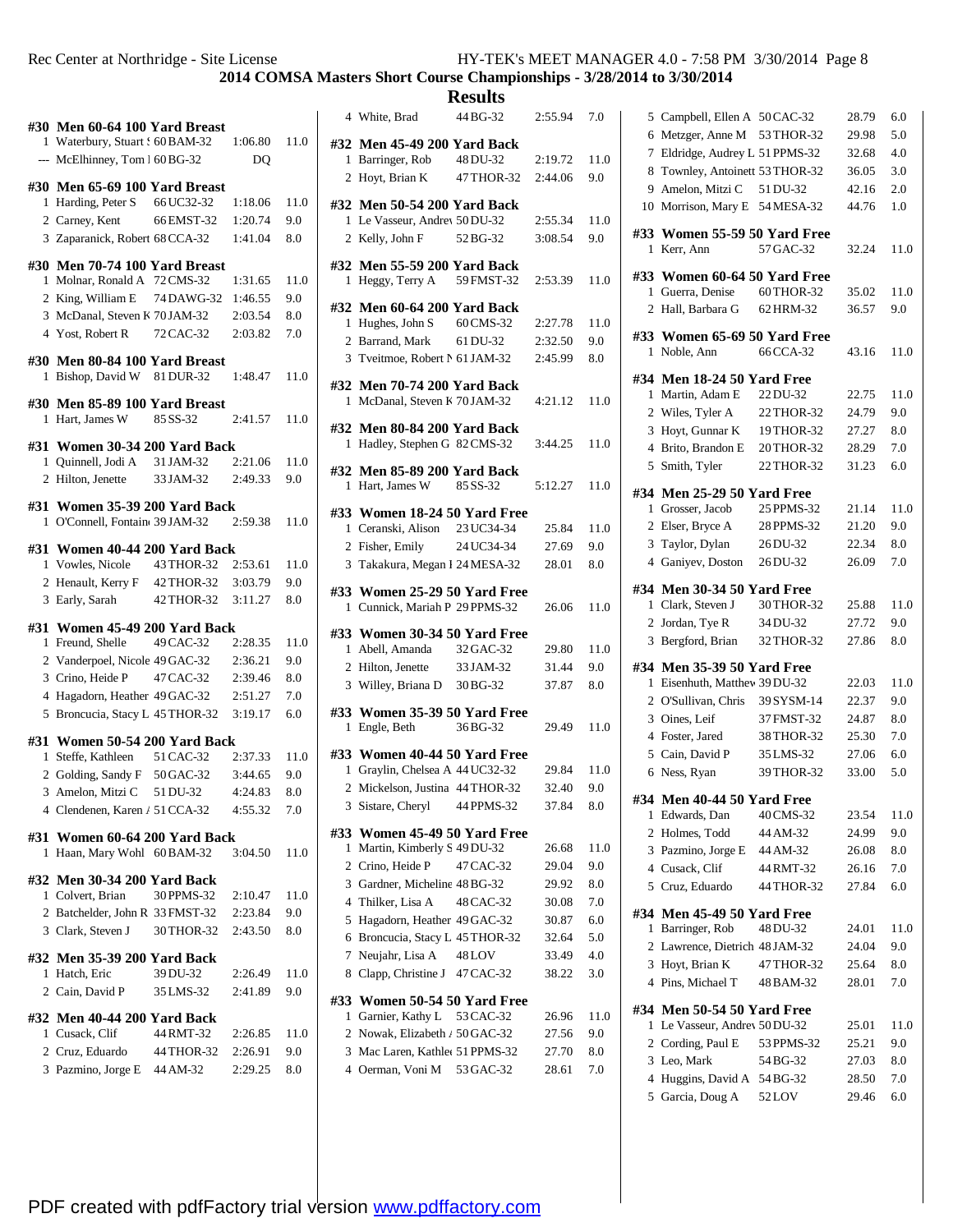**COMSA Masters Short Course Championships - 3/28/2014 to 3/30/2014**

|   | (#34 Men 50-54 50 Yard Free)     |            |                       |      |
|---|----------------------------------|------------|-----------------------|------|
|   | 6 Ramirez, Alfonso               | 52 BG-32   | 30.23                 | 5.0  |
|   | 7 Cattles, Steve                 | 54 BG-32   | 41.34                 | 4.0  |
|   | #34 Men 55-59 50 Yard Free       |            |                       |      |
| 1 | Hess, Richard                    | 59 BG-32   | 24.88                 | 11.0 |
|   | 2 Stehlin, Ed H 58 MESA-32       |            | 26.06                 | 9.0  |
|   | 3 Marsh, Russell L 58 CAC-32     |            | 26.10                 | 8.0  |
|   | 4 Morrison, Jeffrey V 59 MESA-32 |            | 28.07                 | 7.0  |
|   | 5 Haan, Brian E                  | 57 BAM-32  | 29.68                 | 6.0  |
|   | 6 Lenhart, Edison S              | 56 CMS-32  | 32.56                 | 5.0  |
|   | --- Fuller, Ed                   | 55 THOR-32 | DQ                    |      |
|   | #34 Men 60-64 50 Yard Free       |            |                       |      |
| 1 | Waterbury, Stuart : 60 BAM-32    |            | 24.95                 | 11.0 |
|   | 2 Barrand, Mark                  | 61 DU-32   | 26.63                 | 9.0  |
|   | 3 Tveitmoe, Robert N 61 JAM-32   |            | 30.17                 | 8.0  |
|   | 4 McElhinney, Tom 1 60 BG-32     |            | 31.89                 | 7.0  |
|   | 5 Ott, William A 61 JAM-32       |            | 37.45                 | 6.0  |
|   |                                  |            |                       |      |
|   | #34 Men 65-69 50 Yard Free       |            |                       |      |
| 1 | Abrahams, Richard 69 SYSM-14     |            | 23.97                 | 11.0 |
|   | 2 Vaughan, James M 67 DU-32      |            | 29.89                 | 9.0  |
| 3 | Harding, Peter S                 | 66 UC32-32 | 30.77                 | 8.0  |
|   | 4 Zaparanick, Robert 68 CCA-32   |            | 38.84                 | 7.0  |
|   | #34 Men 70-74 50 Yard Free       |            |                       |      |
| 1 | Hultin, Walter B                 | 70 DU-32   | 30.50                 | 11.0 |
|   | 2 Molnar, Ronald A 72 CMS-32     |            | 31.93                 | 9.0  |
|   | 3 McDanal, Steven K 70 JAM-32    |            | 37.11                 | 8.0  |
|   | 4 Yost, Robert R                 | 72 CAC-32  | 38.14                 | 7.0  |
| 5 | King, William E                  | 74 DAWG-32 | 39.65                 | 6.0  |
|   | #34 Men 80-84 50 Yard Free       |            |                       |      |
| 1 | Hadley, Stephen G 82 CMS-32      |            | 36.64                 | 11.0 |
|   | 2 Bishop, David W 81 DUR-32      |            | 40.13                 | 9.0  |
|   |                                  |            |                       |      |
|   | #34 Men 85-89 50 Yard Free       |            |                       |      |
|   | 1 Hart, James W 85 SS-32         |            | 53.18                 | 11.0 |
|   | #36 Men 35+800 Yard Free Relay   |            |                       |      |
|   | $-$ LMS-32                       | A          | <b>DFS</b>            |      |
|   | Coveney, Christopher M           |            | Estle, Steven C M54   |      |
|   | Cain, David P M35                |            | Brower, William P M47 |      |
|   | #37 Women 18-24 200 Yard IM      |            |                       |      |
| 1 | Takakura, Megan I 24 MESA-32     |            | 2:27.07               | 11.0 |
|   | #37 Women 30-34 200 Yard IM      |            |                       |      |
|   | 1 Quinnell, Jodi A               | 31 JAM-32  | 2:20.54               | 11.0 |
|   | 2 Hilton, Jenette                | 33 JAM-32  | 2:51.12               | 9.0  |
|   |                                  |            |                       |      |
|   | #37 Women 35-39 200 Yard IM      |            |                       |      |
| 1 | Lee, Jodi L                      | 36 THOR-32 | 2:19.87               | 11.0 |
|   | 2 Davis, Kelly R                 | 38 THOR-32 | 2:46.25               | 9.0  |
|   | 3 O'Connell, Fontain 39 JAM-32   |            | 2:56.00               | 8.0  |
|   | #37 Women 40-44 200 Yard IM      |            |                       |      |
| 1 | Henault, Kerry F                 | 42 THOR-32 | 3:01.02               | 11.0 |
|   | 2 Early, Sarah                   | 42 THOR-32 | 3:03.78               | 9.0  |
|   | 3 Kroeger-Weeks, Ki 44 BG-32     |            | 3:13.15               | 8.0  |

| <b>Results</b> |                                               |            |         |      |
|----------------|-----------------------------------------------|------------|---------|------|
|                | 4 White, Crystal                              | 40 BG-32   | 4:04.76 | 7.0  |
|                | #37 Women 45-49 200 Yard IM                   |            |         |      |
|                | 1 Vanderpoel, Nicole 49 GAC-32                |            | 2:46.38 | 11.0 |
|                | 2 Gardner, Micheline 48 BG-32                 |            | 2:57.08 | 9.0  |
|                | 3 Neujahr, Lisa A 48 LOV                      |            | 3:06.80 | 8.0  |
|                | #37 Women 50-54 200 Yard IM                   |            |         |      |
| 1              | Steffe, Kathleen                              | 51 CAC-32  | 2:27.54 | 11.0 |
|                | 2 Oerman, Voni M                              | 53 GAC-32  | 2:38.32 | 9.0  |
|                | 3 Amelon, Mitzi C                             | 51 DU-32   | 4:17.57 | 8.0  |
|                | 4 Clendenen, Karen / 51 CCA-32                |            | 4:38.22 | 7.0  |
|                | #37 Women 65-69 200 Yard IM                   |            |         |      |
| 1              | Noble, Ann                                    | 66 CCA-32  | 4:57.62 | 11.0 |
|                |                                               |            |         |      |
|                | #38 Men 18-24 200 Yard IM                     |            |         |      |
| l.             | Martin, Adam E                                | 22 DU-32   | 2:08.99 | 11.0 |
|                | 2 Hoyt, Gunnar K                              | 19 THOR-32 | 2:41.68 | 9.0  |
|                | #38 Men 25-29 200 Yard IM                     |            |         |      |
| 1              | Grosser, Jacob                                | 25 PPMS-32 | 2:07.62 | 11.0 |
|                | 2 Smith, David J                              | 26 SQD     | 2:18.16 | 9.0  |
|                | #38 Men 30-34 200 Yard IM                     |            |         |      |
|                | 1 Batchelder, John R 33 FMST-32               |            | 2:19.74 | 11.0 |
|                | 2 Clark, Steven J                             | 30 THOR-32 | 2:47.12 | 9.0  |
|                |                                               |            |         |      |
|                | #38 Men 35-39 200 Yard IM                     |            |         |      |
| 1              | Hatch, Eric                                   | 39 DU-32   | 2:34.53 | 11.0 |
|                | #38 Men 40-44 200 Yard IM                     |            |         |      |
| 1.             | Holmes, Todd                                  | 44 AM-32   | 2:22.27 | 11.0 |
|                |                                               |            |         |      |
|                | 2 Cusack, Clif                                | 44 RMT-32  | 2:33.46 | 9.0  |
|                | 3 White, Brad                                 | 44 BG-32   | 3:03.92 | 8.0  |
|                |                                               |            |         |      |
|                | #38 Men 45-49 200 Yard IM                     |            |         |      |
| 1              | Lawrence, Dietrich 48 JAM-32                  |            | 2:12.79 | 11.0 |
|                | #38 Men 50-54 200 Yard IM                     |            |         |      |
|                | 1 Coveney, Christoph 51 LMS-32                |            | 2:12.55 | 11.0 |
|                | 2 Cording, Paul E 53 PPMS-32                  |            | 2:33.21 | 9.0  |
|                | 3 Leo, Mark                                   | 54 BG-32   | 2:48.55 | 8.0  |
|                | 4 Garcia, Doug A                              | 52LOV      | 3:07.76 | 7.0  |
|                | 5 Kelly, John F                               | 52 BG-32   | 3:09.27 | 6.0  |
|                |                                               |            |         |      |
|                | #38 Men 55-59 200 Yard IM<br>1 Orten, Frank T | 55 CMS-32  | 2:18.90 | 11.0 |
|                | 2 Louie, Jamie                                | 57 CSST-32 | 2:27.27 | 9.0  |
|                | 3 Stehlin, Ed H                               | 58 MESA-32 | 2:35.49 | 8.0  |
|                | 4 Heggy, Terry A                              | 59 FMST-32 | 2:48.80 | 7.0  |
|                |                                               |            |         |      |
|                | #38 Men 60-64 200 Yard IM                     |            |         |      |
| 1              | McElhinney, Tom 1 60 BG-32                    |            | 3:33.21 | 11.0 |
|                | #38 Men 65-69 200 Yard IM                     |            |         |      |
|                | 1 Carney, Kent                                | 66 EMST-32 | 2:49.69 | 11.0 |
|                | 2 Harding, Peter S 66 UC32-32                 |            | 3:04.58 | 9.0  |
|                | #39 Women 25-29 100 Yard Fly                  |            |         |      |
| 1              | Cunnick, Mariah P 29 PPMS-32                  |            | 1:01.50 | 11.0 |
|                |                                               |            |         |      |
|                | #39 Women 30-34 100 Yard Fly                  |            |         |      |
|                | 1 Quinnell, Jodi A 31 JAM-32                  |            | 1:04.03 | 11.0 |

|              | 2 Abell, Amanda                                              | 32 GAC-32          | 1:14.05 | 9.0         |
|--------------|--------------------------------------------------------------|--------------------|---------|-------------|
|              | #39 Women 35-39 100 Yard Fly                                 |                    |         |             |
| 1            | Lee, Jodi L                                                  | 36THOR-32          | 1:04.66 | 11.0        |
|              | #39 Women 40-44 100 Yard Fly                                 |                    |         |             |
|              | 1 Henault, Kerry F                                           | 42 THOR-32         | 1:37.97 | 11.0        |
|              | 2 White, Crystal                                             | 40 BG-32           | 2:07.83 | 9.0         |
|              | #39 Women 45-49 100 Yard Fly                                 |                    |         |             |
| 1            | Martin, Kimberly S 49 DU-32                                  |                    | 1:07.54 | 11.0        |
|              | 2 Vanderpoel, Nicole 49 GAC-32                               |                    | 1:14.65 | 9.0         |
|              | 3 Clapp, Christine J 47 CAC-32                               |                    | 1:46.63 | 8.0         |
|              | #39 Women 50-54 100 Yard Fly                                 |                    |         |             |
| $\mathbf{1}$ | Steffe, Kathleen                                             | 51 CAC-32          | 1:05.71 | 11.0        |
|              | 2 Mac Laren, Kathlet 51 PPMS-32                              |                    | 1:11.67 | 9.0         |
| 3            | Metzger, Anne M 53 THOR-32                                   |                    | 1:14.18 | 8.0         |
|              | 4 Oerman, Voni M                                             | 53 GAC-32          | 1:16.24 | 7.0         |
|              | 5 Clendenen, Karen / 51 CCA-32                               |                    | 2:10.27 | 6.0         |
|              | 6 Amelon, Mitzi C                                            | 51 DU-32           | 2:15.56 | 5.0         |
|              | #40 Men 18-24 100 Yard Fly                                   |                    |         |             |
| 1            | Brito, Brandon E                                             | 20 THOR-32         | 1:15.86 | 11.0        |
| 2            | Hoyt, Gunnar K                                               | 19THOR-32          | 1:21.08 | 9.0         |
|              | #40 Men 25-29 100 Yard Fly                                   |                    |         |             |
|              | 1 Elser, Bryce A                                             | 28 PPMS-32         | 49.48   | 11.0        |
|              | 2 Smith, David J                                             | 26SQD              | 1:00.53 | 9.0         |
|              | 3 Ganiyev, Doston                                            | 26 DU-32           | 1:00.61 | 8.0         |
|              |                                                              |                    |         |             |
|              | #40 Men 30-34 100 Yard Fly<br>1 Colvert, Brian               | 30 PPMS-32         | 56.61   | 11.0        |
| 2            | Batchelder, John R 33 FMST-32                                |                    | 59.40   | 9.0         |
|              |                                                              |                    |         |             |
|              | #40 Men 35-39 100 Yard Fly                                   |                    |         |             |
|              | 1 Eisenhuth, Matthev 39 DU-32                                |                    | 54.20   | 11.0        |
|              | 2 Cain, David P                                              | 35 LMS-32          | 1:16.16 | 9.0         |
|              | #40 Men 40-44 100 Yard Fly                                   |                    |         |             |
|              | 1 Edwards, Dan                                               | 40 CMS-32          | 57.08   | 11.0        |
|              | 2 Cusack, Clif                                               | 44 RMT-32          | 1:06.13 | 9.0         |
|              | 3 Pazmino, Jorge E 44 AM-32                                  |                    | 1:06.90 | 8.0         |
|              | 4 Cruz, Eduardo                                              | 44 THOR-32         | 1:11.21 | 7.0         |
|              | 5 White, Brad                                                | 44 BG-32           | 1:11.61 | 6.0         |
|              | #40 Men 45-49 100 Yard Fly                                   |                    |         |             |
|              | 1 Pins, Michael T                                            | 48 BAM-32          | 1:04.28 | 11.0        |
|              | 2 Brower, William P 47 LMS-32                                |                    | 1:15.62 | 9.0         |
|              | #40 Men 55-59 100 Yard Fly                                   |                    |         |             |
|              | 1 Hess, Richard                                              | 59 BG-32           | 1:02.78 | 11.0        |
|              | 2 Fuller, Ed                                                 | 55 THOR-32 1:02.85 |         | 9.0         |
|              | 3 Stehlin, Ed H                                              | 58 MESA-32         | 1:10.16 | 8.0         |
|              |                                                              |                    |         |             |
|              | #40 Men 65-69 100 Yard Fly<br>1 Abrahams, Richard 69 SYSM-14 |                    | 1:00.56 | 11.0        |
|              |                                                              |                    |         |             |
|              | #41 Women 18-24 200 Yard Free                                |                    |         |             |
|              | 1 Ceranski, Alison 23 UC34-34 2:12.48                        |                    |         | 11.0<br>9.0 |
|              | 2 Fisher, Emily                                              | 24 UC34-34 2:29.36 |         |             |
|              |                                                              |                    |         |             |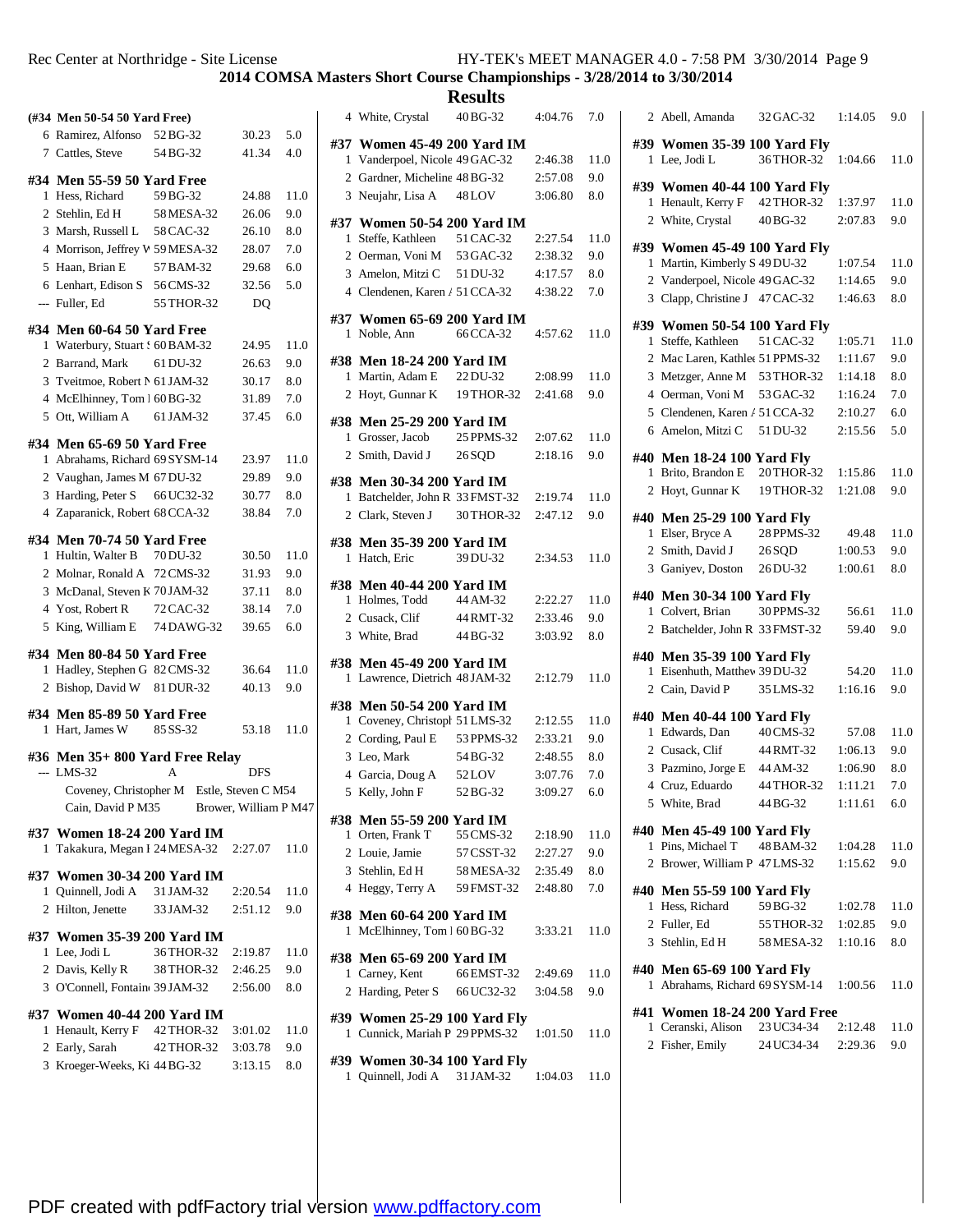**COMSA Masters Short Course Championships - 3/28/2014 to 3/30/2014**

|     | #41 Women 25-29 200 Yard Free<br>1 Cunnick, Mariah P 29 PPMS-32 2:11.08 |                  |         | 11.0         | # |
|-----|-------------------------------------------------------------------------|------------------|---------|--------------|---|
|     |                                                                         |                  |         |              |   |
| 1   | #41 Women 30-34 200 Yard Free<br>Willey, Briana D 30 BG-32              |                  | 3:06.63 | 11.0         |   |
|     | #41 Women 35-39 200 Yard Free                                           |                  |         |              | # |
| 1   | O'Connell, Fontain 39 JAM-32                                            |                  | 2:25.42 | 11.0         |   |
|     | 2 Engle, Beth                                                           | 36 BG-32 2:32.40 |         | 9.0          |   |
|     | 3 Gabrielson, Signe 35 PPMS-32 2:54.98                                  |                  |         | $_{\rm 8.0}$ | # |
|     | #41 Women 40-44 200 Yard Free                                           |                  |         |              |   |
| 1   | Graylin, Chelsea A 44 UC32-32 2:23.95                                   |                  | 3:20.64 | 11.0         | # |
|     | 2 White, Crystal 40BG-32                                                |                  |         | 9.0          |   |
| 1   | #41 Women 45-49 200 Yard Free<br>Hagadorn, Heather 49 GAC-32            |                  | 2:24.69 | 11.0         | # |
|     |                                                                         |                  |         |              |   |
|     | #41 Women 50-54 200 Yard Free<br>1 Garnier, Kathy L 53 CAC-32           |                  | 2:12.25 | 11.0         | # |
|     | 2 Steffe, Kathleen 51 CAC-32 2:24.81                                    |                  |         | 9.0          |   |
|     | 3 Metzger, Anne M 53 THOR-32 2:28.90                                    |                  |         | $_{\rm 8.0}$ |   |
|     | 4 Eldridge, Audrey L 51 PPMS-32 2:43.39                                 |                  |         | 7.0          |   |
|     | 5 Clendenen, Karen / 51 CCA-32                                          |                  | 4:32.19 | 6.0          | # |
|     |                                                                         |                  |         |              |   |
| #41 | Women 60-64 200 Yard Free                                               |                  |         |              | # |
| 1   | Guerra, Denise 60 THOR-32 3:17.58                                       |                  |         | 11.0         |   |
|     | #42 Men 25-29 200 Yard Free                                             |                  |         |              |   |
|     | 1 Grosser, Jacob 25 PPMS-32                                             |                  | 1:49.74 | 11.0         |   |
|     |                                                                         |                  |         |              |   |
|     | #42 Men 30-34 200 Yard Free                                             |                  |         |              | # |
|     | 1 Trinidad, Reuben I 34 PPMS-32                                         |                  | 1:51.05 | 11.0         |   |
|     | 2 Batchelder, John R 33 FMST-32                                         |                  | 2:02.99 | 9.0          |   |
|     | 3 Clark, Steven J                                                       | 30 THOR-32       | 2:13.38 | 8.0          |   |
|     | 4 Bergford, Brian                                                       | 32 THOR-32       | 2:17.86 | 7.0          |   |
|     | 5 Jordan, Tye R                                                         | 34 DU-32         | 2:34.38 | 6.0          |   |
|     | #42 Men 35-39 200 Yard Free                                             |                  |         |              | # |
|     | 1 Hatch, Eric                                                           | 39 DU-32         | 2:09.15 | 11.0         |   |
|     | 2 Cain, David P 35 LMS-32                                               |                  | 2:25.74 | 9.0          |   |
|     |                                                                         |                  |         |              |   |
|     | #42 Men 40-44 200 Yard Free                                             |                  |         |              |   |
|     | 1 Edwards, Dan                                                          | 40 CMS-32        | 2:00.07 | 11.0         |   |
|     | 2 Pazmino, Jorge E 44 AM-32                                             |                  | 2:13.43 | 9.0          |   |
|     | 3 White, Brad                                                           | 44 BG-32         | 2:27.35 | 8.0          |   |
|     | #42 Men 45-49 200 Yard Free                                             |                  |         |              | # |
|     | 1 Barringer, Rob 48 DU-32                                               |                  | 1:56.57 | 11.0         |   |
|     | 2 Wise, Mike                                                            | 49 DU-32         | 2:02.50 | 9.0          | # |
|     | 3 Brower, William P 47 LMS-32                                           |                  | 2:14.33 | 8.0          |   |
|     | #42 Men 50-54 200 Yard Free                                             |                  |         |              |   |
|     | 1 Cording, Paul E 53 PPMS-32                                            |                  | 2:11.49 | 11.0         |   |
|     | 2 Le Vasseur, Andrey 50 DU-32                                           |                  | 2:30.60 | 9.0          |   |
|     | 3 Ramirez, Alfonso 52 BG-32                                             |                  | 2:36.70 | 8.0          | # |
|     | 4 Kelly, John F                                                         | 52 BG-32         | 2:41.55 | 7.0          |   |
|     | 5 Garcia, Doug A 52 LOV                                                 |                  | 2:42.48 | 6.0          |   |
|     |                                                                         |                  |         |              |   |
|     | #42 Men 55-59 200 Yard Free                                             |                  |         |              | # |
|     | 1 Orten, Frank T                                                        | 55 CMS-32        | 2:03.97 | 11.0         |   |
|     | 2 Heggy, Terry A 59 FMST-32                                             |                  | 2:18.01 | 9.0          |   |
|     |                                                                         |                  |         |              |   |

|   | 3 Morrison, Jeffrey W 59 MESA-32                                 |            | 2:30.68        | 8.0         |
|---|------------------------------------------------------------------|------------|----------------|-------------|
|   | #42 Men 60-64 200 Yard Free                                      |            |                |             |
| 1 | Hughes, John S                                                   | 60 CMS-32  | 2:07.51        | 11.0        |
|   | 2 Ott, William A 61 JAM-32                                       |            | 3:15.54        | 9.0         |
|   | #42 Men 65-69 200 Yard Free                                      |            |                |             |
|   | 1 Harding, Peter S 66 UC32-32                                    |            | 2:57.89        | 11.0        |
|   | 2 Zaparanick, Robert 68 CCA-32                                   |            | 3:42.19        | 9.0         |
|   | #42 Men 70-74 200 Yard Free                                      |            |                |             |
| 1 | Molnar, Ronald A 72 CMS-32                                       |            | 2:29.32        | 11.0        |
|   | #42 Men 80-84 200 Yard Free                                      |            |                |             |
| 1 | Hadley, Stephen G 82 CMS-32                                      |            | 3:16.53        | 11.0        |
|   |                                                                  |            |                |             |
| 1 | #42 Men 85-89 200 Yard Free<br>Hart, James W                     | 85 SS-32   | 4:46.73        | 11.0        |
|   |                                                                  |            |                |             |
|   | #43 Women 18-24 50 Yard Back                                     |            |                |             |
|   | 1 Takakura, Megan I 24 MESA-32<br>2 Ceranski, Alison 23 UC34-34  |            | 30.77<br>31.19 | 11.0<br>9.0 |
|   | 3 Fisher, Emily                                                  | 24 UC34-34 | 37.58          | 8.0         |
|   |                                                                  |            |                |             |
|   | #43 Women 30-34 50 Yard Back                                     |            |                |             |
|   | 1 Abell, Amanda 32 GAC-32                                        |            | 35.26          | 11.0        |
|   | #43 Women 40-44 50 Yard Back                                     |            |                |             |
|   | 1 Early, Sarah                                                   | 42 THOR-32 | 42.31          | 11.0        |
|   | 2 Mickelson, Justina 44 THOR-32                                  |            | 43.21          | 9.0         |
|   | 3 Sistare, Cheryl                                                | 44 PPMS-32 | 46.52          | 8.0         |
|   | #43 Women 45-49 50 Yard Back                                     |            |                |             |
| 1 | Crino, Heide P                                                   | 47 CAC-32  | 33.09          | 11.0        |
|   | 2 Martin, Kimberly S 49 DU-32                                    |            | 33.80          | 9.0         |
|   | 3 Hagadorn, Heather 49 GAC-32                                    |            | 36.22          | 8.0         |
|   | 4 Gardner, Micheline 48 BG-32                                    |            | 38.03          | 7.0         |
|   | 5 Clapp, Christine J 47 CAC-32                                   |            | 52.60          | 6.0         |
|   | #43 Women 50-54 50 Yard Back                                     |            |                |             |
| 1 | Oerman, Voni M 53 GAC-32                                         |            | 35.26          | 11.0        |
|   | 2 Garnier, Kathy L 53 CAC-32                                     |            | 36.82          | 9.0         |
|   | 3 Eldridge, Audrey L 51 PPMS-32                                  |            | 39.49          | 8.0         |
|   | 4 Golding, Sandy F 50 GAC-32                                     |            | 44.28          | 7.0         |
|   | 5 Townley, Antoinett 53 THOR-32<br>6 Morrison, Mary E 54 MESA-32 |            | 47.16<br>55.97 | 6.0<br>5.0  |
|   |                                                                  |            |                |             |
|   | #43 Women 55-59 50 Yard Back                                     |            |                |             |
| 1 | Kerr, Ann                                                        | 57 GAC-32  | 38.36          | 11.0        |
|   | #43 Women 60-64 50 Yard Back                                     |            |                |             |
|   | 1 Haan, Mary Wohl 60 BAM-32                                      |            | 36.43          | 11.0        |
|   | 2 Guerra, Denise                                                 | 60 THOR-32 | 45.44          | 9.0         |
|   | 3 Hall, Barbara G                                                | 62 HRM-32  | 46.39          | 8.0         |
|   | #44 Men 18-24 50 Yard Back                                       |            |                |             |
|   | 1 Wiles, Tyler A                                                 | 22 THOR-32 | 30.11          | 11.0        |
|   | 2 Brito, Brandon E 20 THOR-32                                    |            | 33.86          | 9.0         |
|   | 3 Hoyt, Gunnar K 19THOR-32                                       |            | 34.47          | 8.0         |
|   | #44 Men 25-29 50 Yard Back                                       |            |                |             |
|   | 1 Grosser, Jacob                                                 | 25 PPMS-32 | 24.35          | 11.0        |
|   | 2 Taylor, Dylan                                                  | 26 DU-32   | 26.77          | 9.0         |

|    | 3 Ganiyev, Doston 26 DU-32                                |            | 31.99   | 8.0  |
|----|-----------------------------------------------------------|------------|---------|------|
|    | #44 Men 30-34 50 Yard Back                                |            |         |      |
| 1  | Bergford, Brian                                           | 32 THOR-32 | 33.37   | 11.0 |
|    | 2 Jordan, Tye R                                           | 34 DU-32   | 41.50   | 9.0  |
|    | #44 Men 35-39 50 Yard Back                                |            |         |      |
| 1  | O'Sullivan, Chris 39 SYSM-14                              |            | 24.34   | 11.0 |
|    | 2 Eisenhuth, Matthev 39 DU-32                             |            | 26.79   | 9.0  |
|    | 3 Oines, Leif                                             | 37 FMST-32 | 31.19   | 8.0  |
|    | 4 Foster, Jared                                           | 38 THOR-32 | 32.71   | 7.0  |
|    | 5 Ness, Ryan                                              | 39 THOR-32 | 52.75   | 6.0  |
|    | #44 Men 40-44 50 Yard Back                                |            |         |      |
|    | 1 Edwards, Dan                                            | 40 CMS-32  | 28.97   | 11.0 |
|    | 2 Cusack, Clif                                            | 44 RMT-32  | 30.04   | 9.0  |
|    | 3 Cruz, Eduardo                                           | 44 THOR-32 | 30.96   | 8.0  |
|    | 4 Holmes, Todd                                            | 44 AM-32   | 31.10   | 7.0  |
|    | #44 Men 45-49 50 Yard Back                                |            |         |      |
| 1  | Barringer, Rob                                            | 48 DU-32   | 29.04   | 11.0 |
|    | 2 Wise, Mike                                              | 49 DU-32   | 30.31   | 9.0  |
|    | 3 Hoyt, Brian K                                           | 47 THOR-32 | 31.62   | 8.0  |
|    | #44 Men 50-54 50 Yard Back                                |            |         |      |
| 1. | Le Vasseur, Andrey 50 DU-32                               |            | 31.51   | 11.0 |
|    | 2 Leo, Mark                                               | 54 BG-32   | 35.01   | 9.0  |
|    | 3 Huggins, David A 54 BG-32                               |            | 40.92   | 8.0  |
|    | 4 Cattles, Steve                                          | 54 BG-32   | 1:08.26 | 7.0  |
|    | --- Estle, Steven C                                       | 54 LMS-32  | DQ      |      |
|    | #44 Men 55-59 50 Yard Back                                |            |         |      |
|    | 1 Fuller, Ed                                              | 55 THOR-32 | 30.75   | 11.0 |
|    | 2 Hess, Richard                                           | 59 BG-32   | 32.14   | 9.0  |
|    | 3 Morrison, Jeffrey W 59 MESA-32                          |            | 37.61   | 8.0  |
|    | 4 Haan, Brian E                                           | 57 BAM-32  | 38.25   | 7.0  |
|    | #44 Men 60-64 50 Yard Back                                |            |         |      |
|    | 1 Barrand, Mark                                           | 61 DU-32   | 31.87   | 11.0 |
|    | 2 Tveitmoe, Robert N 61 JAM-32                            |            | 33.89   | 9.0  |
|    | 3 McElhinney, Tom 1 60 BG-32                              |            | 43.15   | 8.0  |
|    | #44 Men 65-69 50 Yard Back                                |            |         |      |
| 1  | Abrahams, Richard 69 SYSM-14                              |            | 31.54   | 11.0 |
|    | 2 Harding, Peter S 66 UC32-32                             |            | 39.80   | 9.0  |
|    | 3 Vaughan, James M 67 DU-32                               |            | 40.47   | 8.0  |
|    | 4 Zaparanick, Robert 68 CCA-32                            |            | 59.11   | 7.0  |
|    | #44 Men 70-74 50 Yard Back                                |            |         |      |
| 1  | McDanal, Steven K 70 JAM-32                               |            | 46.59   | 11.0 |
|    | 2 King, William E                                         | 74 DAWG-32 | 49.74   | 9.0  |
|    |                                                           |            |         |      |
| 1  | #44 Men 80-84 50 Yard Back<br>Hadley, Stephen G 82 CMS-32 |            | 39.50   | 11.0 |
|    | 2 Bishop, David W 81 DUR-32                               |            | 49.26   | 9.0  |
|    |                                                           |            |         |      |
|    | #44 Men 85-89 50 Yard Back                                |            |         |      |
| 1  | Hart, James W                                             | 85 SS-32   | 1:03.66 | 11.0 |
|    |                                                           |            |         |      |